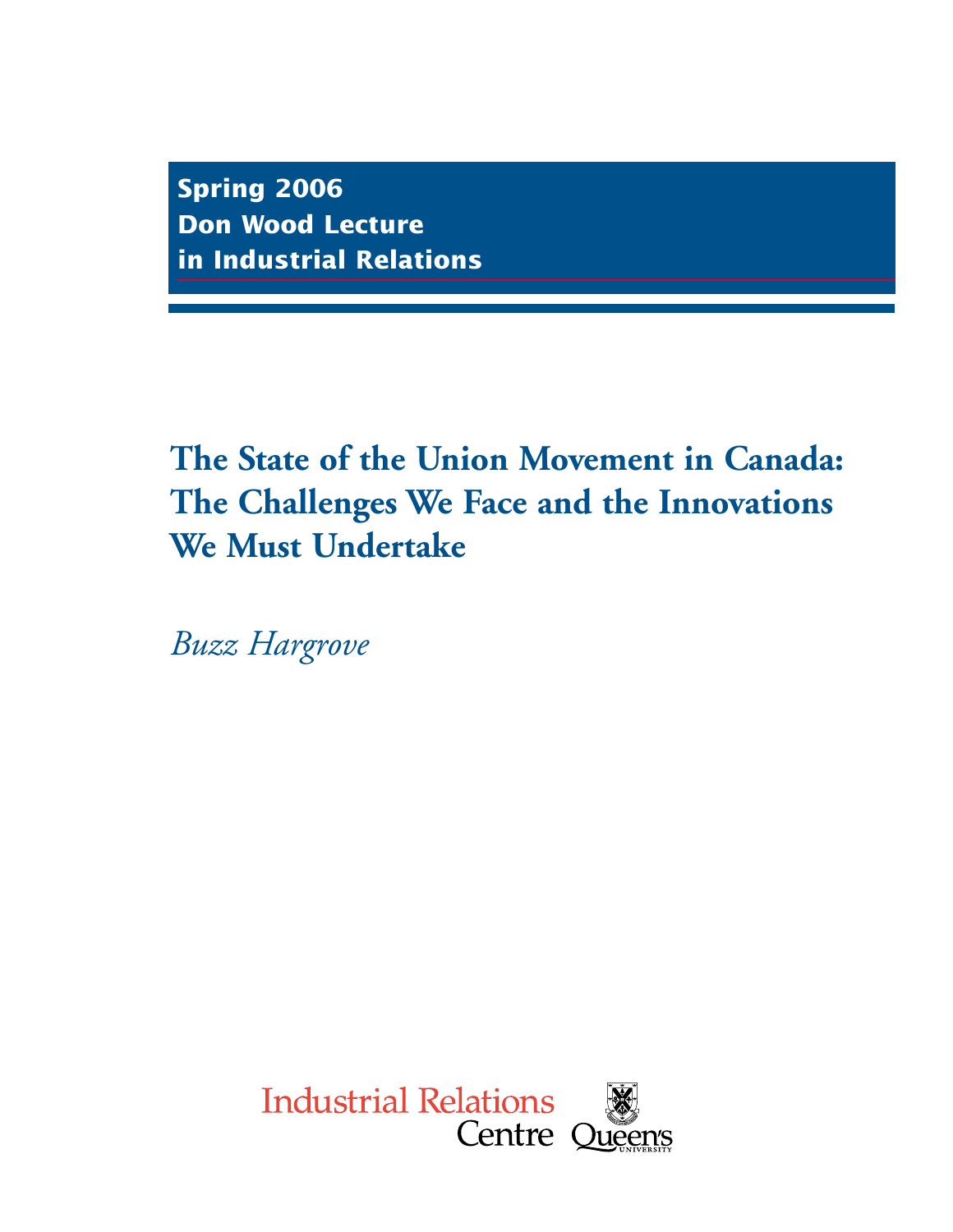*The Don Wood Visiting Lectureship in Industrial Relations was established in 1987 by the many friends of Dr. W. Donald (Don) Wood to honour his role in building an outstanding research, teaching and continuing education program at Queen's, and to recognize his accomplishments in the wider industrial relations community. Dr. Wood was Director of the Industrial Relations Centre from 1960 to 1985, as well as the first Director of the School of Industrial Relations from 1983 until 1985. Over his long and distinguished career, Dr. Wood's efforts served to bridge the gap between the academic world and the policy and practice of industrial relations in Canada. In keeping with these achievements, the terms of the Lectureship expressly state that its purpose is to bring to Queen's University "a distinguished individual who has made an important contribution to industrial relations in Canada, or in other countries."*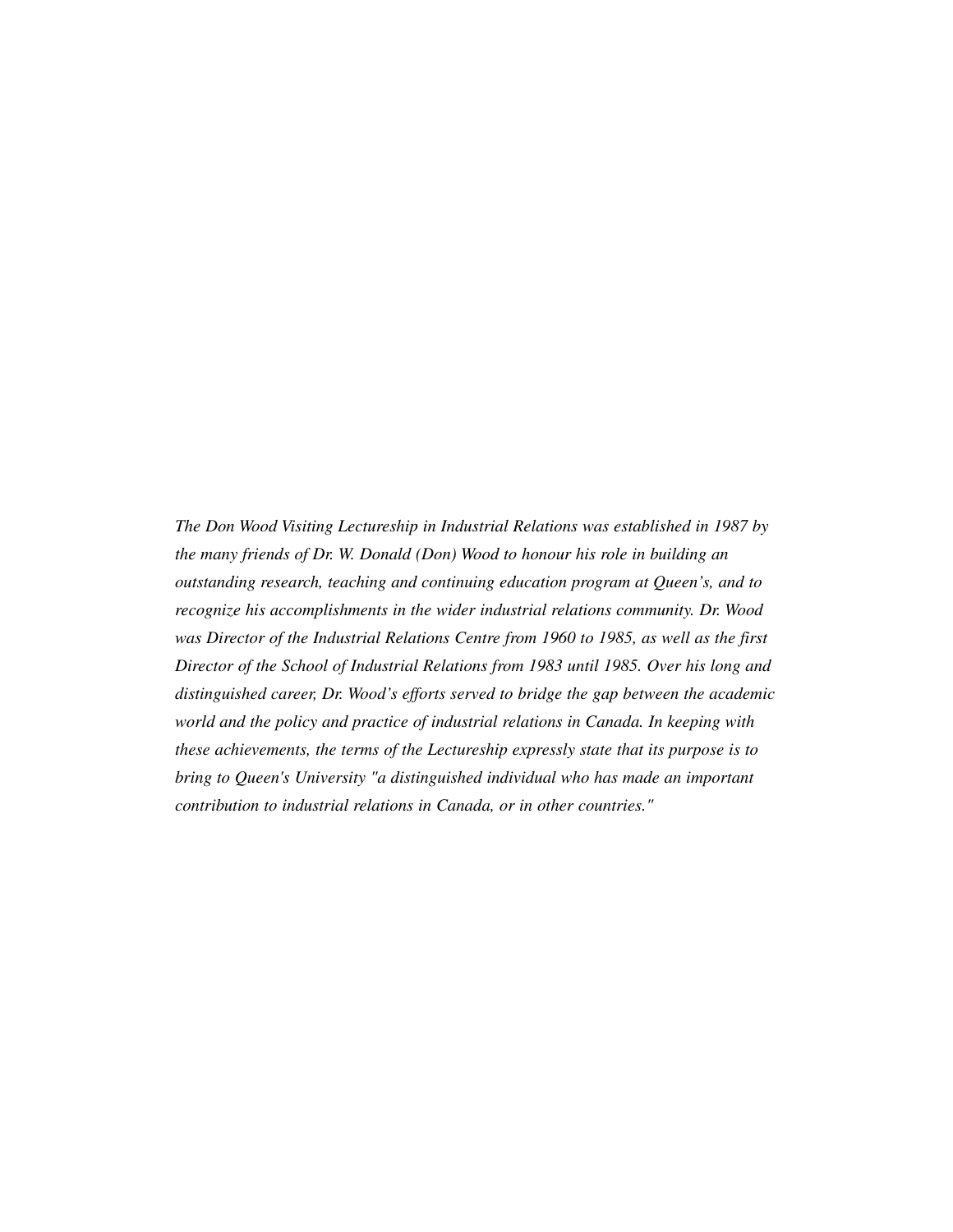# **The State of the Union Movement in Canada: The Challenges We Face and the Innovations We Must Undertake**

*Buzz Hargrove*

**CAW-TCA Canada**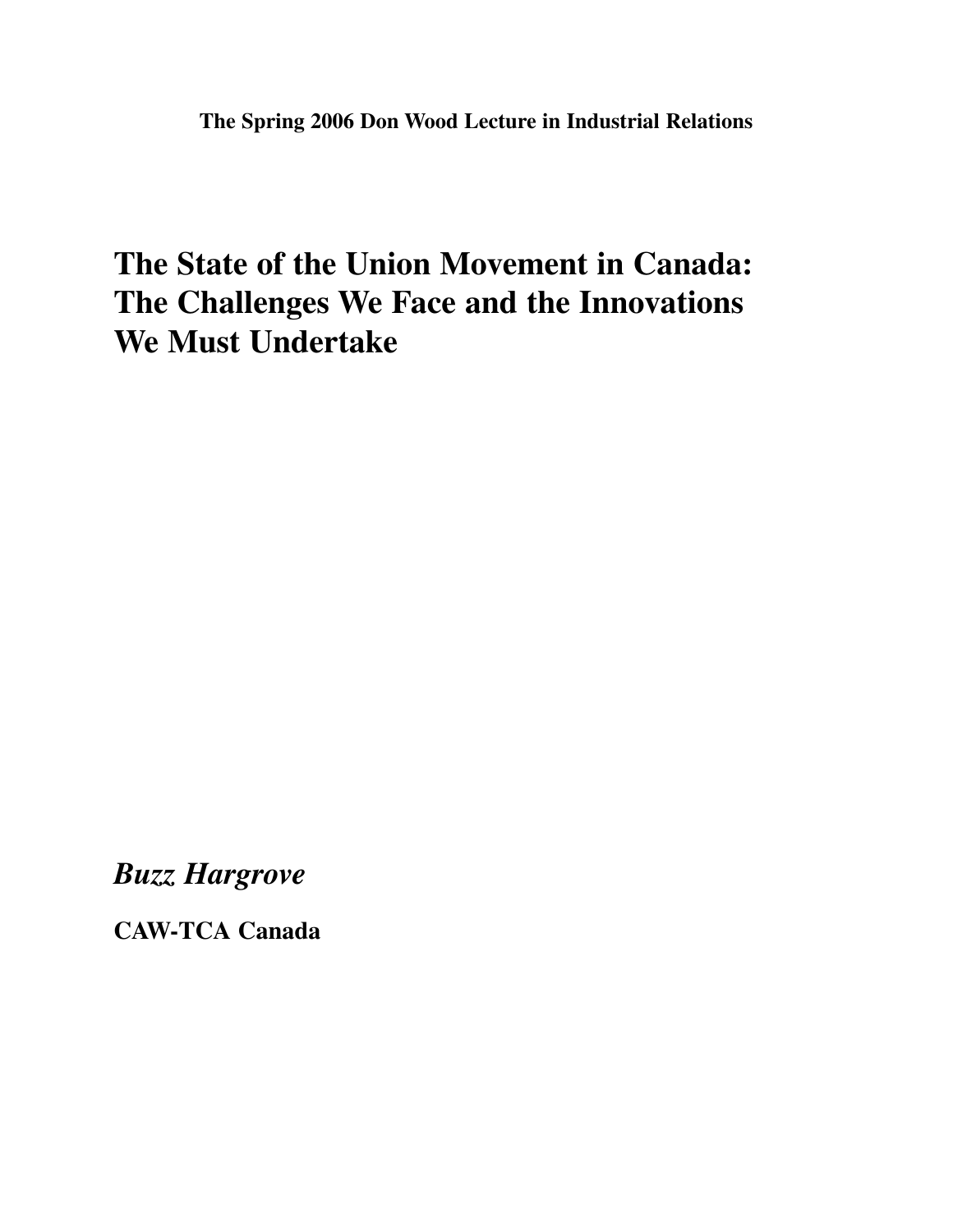ISBN: 0-88886-549-x ©2006, Industrial Relations Centre Printed and bound in Canada

Industrial Relations Centre Queen's University Kingston, Ontario Canada K7L 3N6

Publications' Orders: 613 533-6709

#### **National Library of Canada Cataloguing in Publication**

Hargrove, Buzz, 1944- The state of the union movement in Canada : the challenges we face and the innovations we must undertake / Buzz Hargrove.

(Don Wood lecture in industrial relations spring 2006) Includes bibliographical references. ISBN 0-88886-549-x

1. Labor unions--Canada--History--21st century. I. Queen's University (Kingston, Ont.). Industrial Relations Centre II. Title. III. Series.

HD6524.H374 2006 331.880971'09051 C2006-902654-8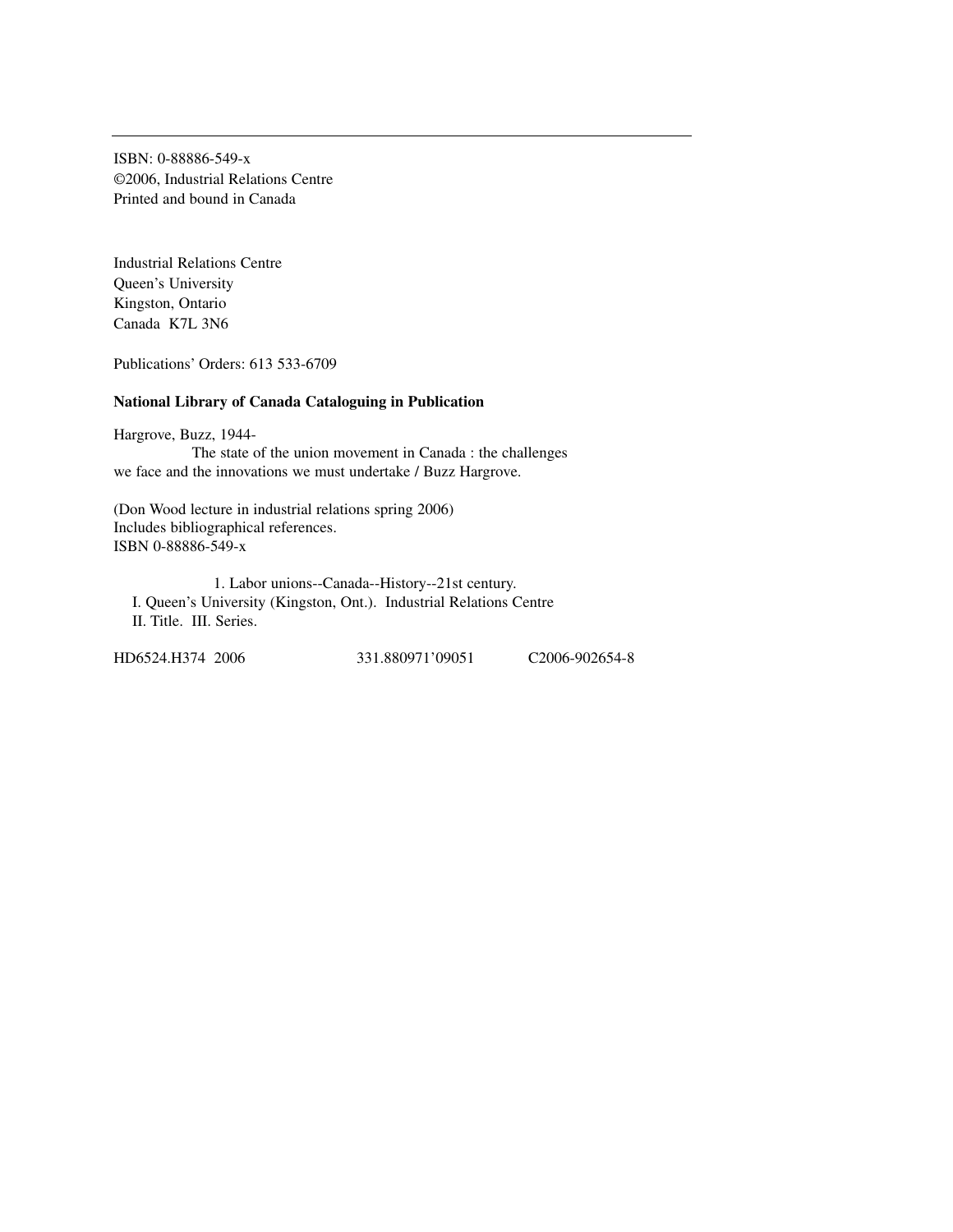# **Contents**

| Biography of Buzz Hargrove, Spring 2006 Don Wood Lecturer<br>in Industrial Relations | vii |
|--------------------------------------------------------------------------------------|-----|
| The Challenges Facing Labour                                                         | 2   |
| The Declining Moral Credibility of Business                                          | 5   |
| Organizing                                                                           | 7   |
| Collective Bargaining                                                                | 9   |
| <b>Education and Training</b>                                                        | 12  |
| Politics                                                                             | 14  |
| <b>Guiding Principles</b>                                                            | 17  |
| Sources                                                                              | 20  |
| Don Wood Visiting Lectureship in Industrial Relations, 1987-2006                     | 21  |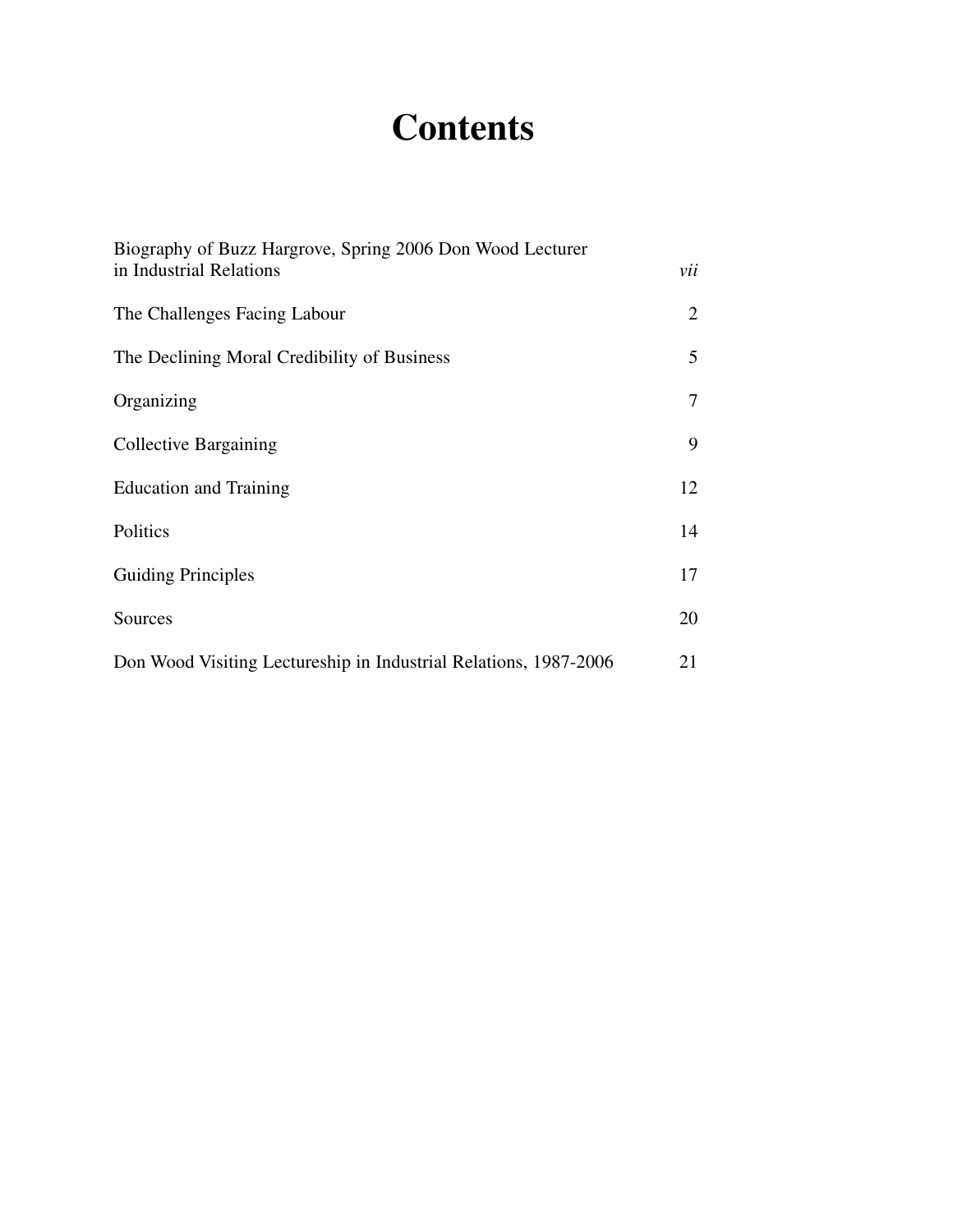Basil "Buzz" Hargrove, recipient of the Spring 2006 Don Wood Visiting Lectureship in Industrial Relations, is National President of the National Automobile, Aerospace, Transportation and General Workers Union of Canada (CAW-TCA Canada). He was elected to this position in 1992 by acclamation and has been re-elected every three years. He is also a Vice-President on the executive committee of the Canadian Labour Congress.

Buzz began his career as an autoworker with Windsor's Local 444 and held several elected local positions before joining the union's staff in 1975. In 1978, he became assistant to Bob White, then the Canadian director of the United Auto Workers (UAW). Buzz has extensive bargaining experience and an understanding of, and commitment to, economic, social and political issues



affecting workers and their families in Canada and internationally. During his years as President, his action-oriented leadership style has led him to be a regular guest on many television programs and a frequently requested lecturer at universities.

In 1998, Buzz co-authored (with Wayne Skene) the book *Labour of Love: The Fight to Create a More Humane Canada*. In recognition of his contribution to society, Buzz was honoured by Brock University with a Doctorate of Laws degree in 1998. He also received an honorary doctorate from the University of Windsor in 2003 and Wilfred Laurier University in 2004.

Other prominent Don Wood Lecturers have included John Dunlop, Harvard University; Jean Sexton, Laval University; John Fryer, National Union of Provincial Government Employees (NUPGE); Tom Kochan, Massachusetts Institute of Technology (MIT); Nancy Adler, McGill University; Lee Dyer, Cornell University; Robert McKersie, Massachusetts Institute of Technology (MIT); Harry W. Arthurs, York University; Paula Voos, Rutgers University; John Crispo, University of Toronto; Francine Blau, Cornell University; Leo Gerard, United Steelworkers of America; and, Linda Duxbury, Carleton University.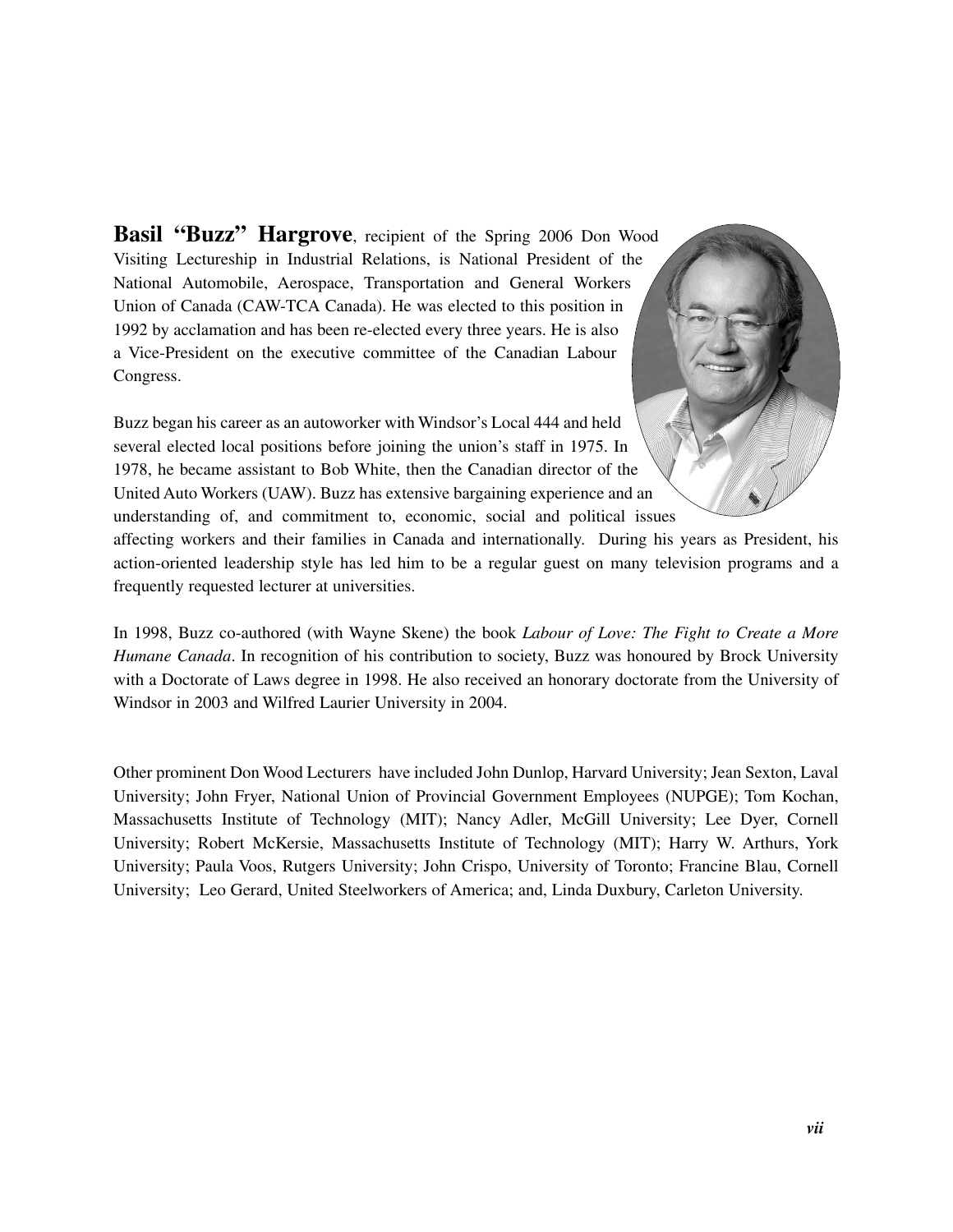## **The State of the Union Movement in Canada: The Challenges We Face and the Innovations We Must Undertake**

It is a tremendous honour for me to join you at Queen's University today, to deliver the annual Don Wood Lecture. Your Industrial Relations Centre here at Queen's makes such an outstanding contribution to the entire labour relations community in Canada, by training new practitioners and conducting crucial research. This is in large part due to the legacy of Don Wood and the outstanding faculty members who have followed him. I am very honoured to speak to you today, in his name.

My talk today is titled, "The State of the Union Movement" which is like the speech that George Bush gives to Congress every year, except with "movement" added to the title. I plan to review the challenging situation in which the Canadian labour movement finds itself today. I will tally our strengths and weaknesses and I will stress that the movement needs to become more innovative in addressing those challenges and weaknesses. We must continually search for new and more effective ways of defending the interests of working people. Without that spirit of innovation, I think our movement—which is still strong, and still has many accomplishments to be proud of—will nevertheless see its power ebb over time. It is working people and their families and communities who will pay the price.

In this context, I do want to recognize the path-breaking research of your own Pradeep Kumar, in partnership with Gregor Murray, who has conducted a fascinating study of union innovation in Canada, identifying the key areas in which unions are being forced to be innovative, and thinking about what works and what does not (Kumar and Murray 2002; Kumar and Murray 2006). The CAW was an active part of that study and we learned a lot from it.

There is still more work to be done in this area. I am especially interested in Pradeep's research on the factors that go into making a strong local union, versus a weak one. We have some fabulous local unions in the CAW. It is at the local level, after all, where our power is rooted. Then we have some not-so-strong locals. We invest a huge amount of resources in leadership and activist training and membership education. We need to know why it does not always work, and how we can further strengthen our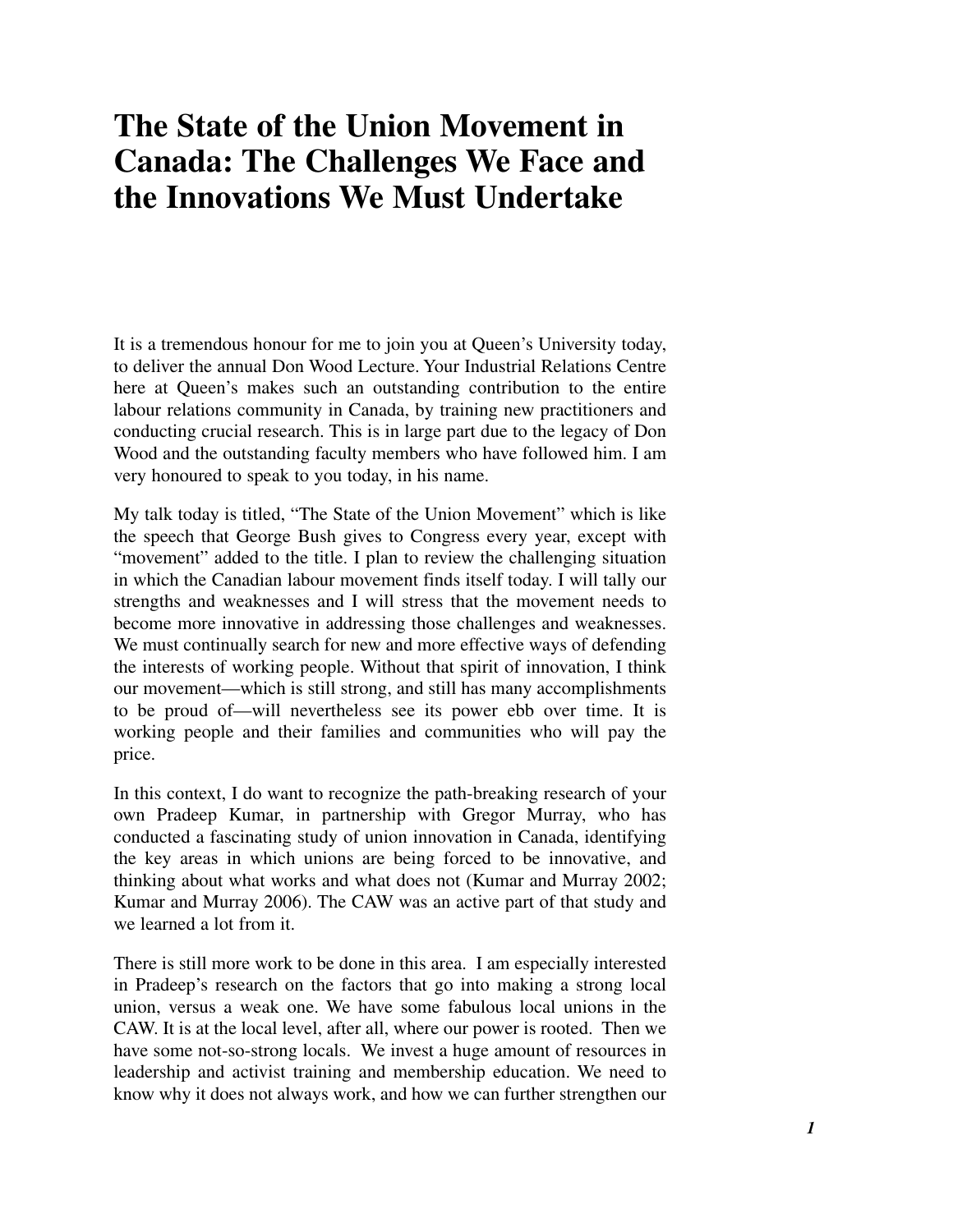union where it really matters - at our base. So please keep on with that very important work. I also want to acknowledge Pradeep and Chris Schenk of the Ontario Federation of Labour for their work of the recent book, *The Path to Union Renewal* (Kumar and Schenk 2006). I would recommend that book to the labour leadership who are here today as one that people should look at when you are thinking about the future. I also look forward to working with your other faculty and graduate students here at Queen's on other research projects in the years to come.

### **The Challenges Facing Labour**

I do not think that I am saying anything shocking when I point out that the labour movement faces some pretty formidable obstacles these days. For a quarter-century now, it has become gradually apparent that we are living under a new social and economic regime. Call it what you want — the corporate-agenda, the neo-conservatives, or neo-liberalism. It began in Canada and other developed economies back in the early 1980s when governments first explicitly abandoned full-employment as their main economic goal. The new era arrived in Canada with a real "bang" in the early 1980s, in the form of sky-high interest rates. It proceeded with other big changes in policy direction including deregulation, privatization, tax cuts, the leaning and refocusing of government programs, and of course, globalization.

This broad U-turn in our social and economic policies followed three decades of strong growth, more-or-less full employment, mass prosperity for working people, and perhaps most importantly, rising *expectations* among working people. It is a dangerous thing indeed for the rich and powerful of the world, when common folk get the idea that things can and should get a little bit better every year. That was the idea we had back then, the idea that our children would be better off than we were and their children would be better off still.

Neo-liberalism was motivated by the financial difficulties which companies and investors experienced in the 1970s; by their irritation at the growing power of public institutions, regulations, and unions; and by their shared desire to put business back in the driver's seat, this time on a global scale. The overarching goal of that whole regime has been to reinforce the leading power of private business over our economy and indeed, over our lives and to shock those positive expectations that working people used to have. To destroy the idea that things can and should get better and to replace it with the idea that you are lucky just to hang onto what you have.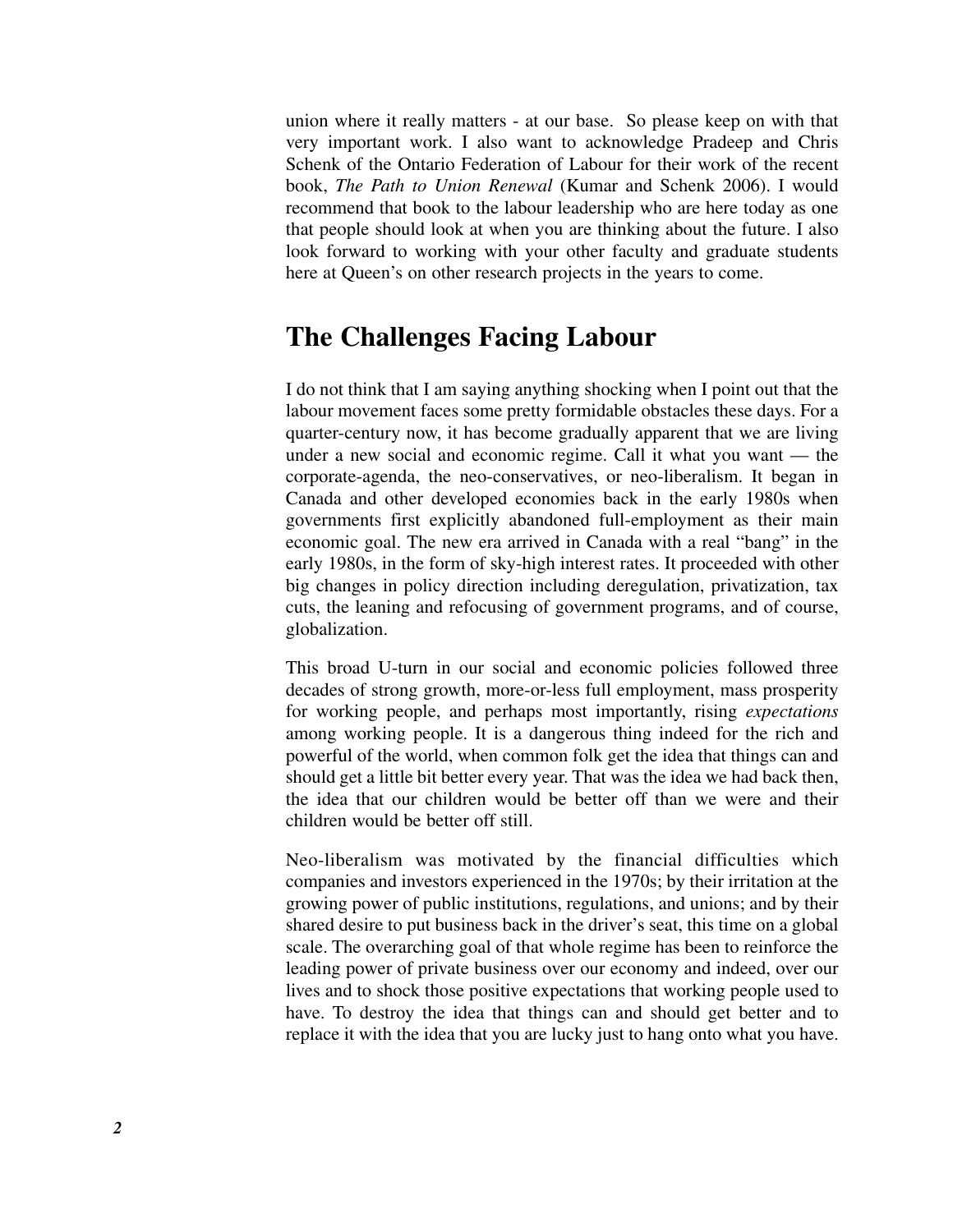By this measure, the neo-liberal plan has "worked", not in the sense of actually improving peoples' day-to-day living conditions. By that measure, it has clearly failed. But there is no doubt that private business has more power, economically, politically, and culturally, than it has in decades. There is no doubt that working people feel incredibly insecure, even when the unemployment rate is relatively low. That insecurity breeds passivity and that is the whole idea.

The proof is in the pudding. Look at Statistics Canada's data on the division of national income. The labour share of Gross Domestic Product (GDP) has been declining more or less steadily since the late 1970s as the post-war "Golden Age" was coming to a close. The corporate profit share, after a slow start, has been rebounding dramatically. In fact, last year the profit share of GDP reached its highest level since Statistics Canada began recording this data back in 1926. Not coincidentally, the labour share fell below 50 percent of GDP last year, for the first time since the 1950s. In other words, workers now take home less than half of the economic pie that they produce. There is no other single indicator that reveals both the motivation for this neo-liberal grand plan, nor its economic effects.

A key part of the business strategy for re-asserting economic and political power has been an emphasis on so-called "labour market flexibility." Their idea of flexibility usually means forcing workers to bend right over backwards, bend over backwards to keep the employer happy, and bend over backwards to keep your job. That is not the kind of flexibility I want. A key part of building a so-called "flexible labour market" means undermining the role and influence of unions. I do not believe that unions are inherently "inflexible." In the common-sense meaning of the term, which means being able to adapt to change, I believe that our movement can be very flexible and innovative as I will discuss further today.

However, when the "change" in question is simply about rolling back past gains, then of course unions will resist. That is not genuine change. That is just having your pocket picked. It is no coincidence that when Mike Harris was elected in Ontario, the very first piece of legislation he brought in was an omnibus bill aimed at disempowering the labour movement, cancelling the anti-scab law, eliminating card-based certification procedures, and facilitating decertification efforts. Those initiatives continue to work their painful magic on Ontario's labour market even today, more than a decade later. Parallel policies in other jurisdictions, all aimed at tilting the labour relations playing field in favour of business, have also had a toll. Union penetration in most jurisdictions has declined. In some cases, such as Australia, that decline has been precipitous.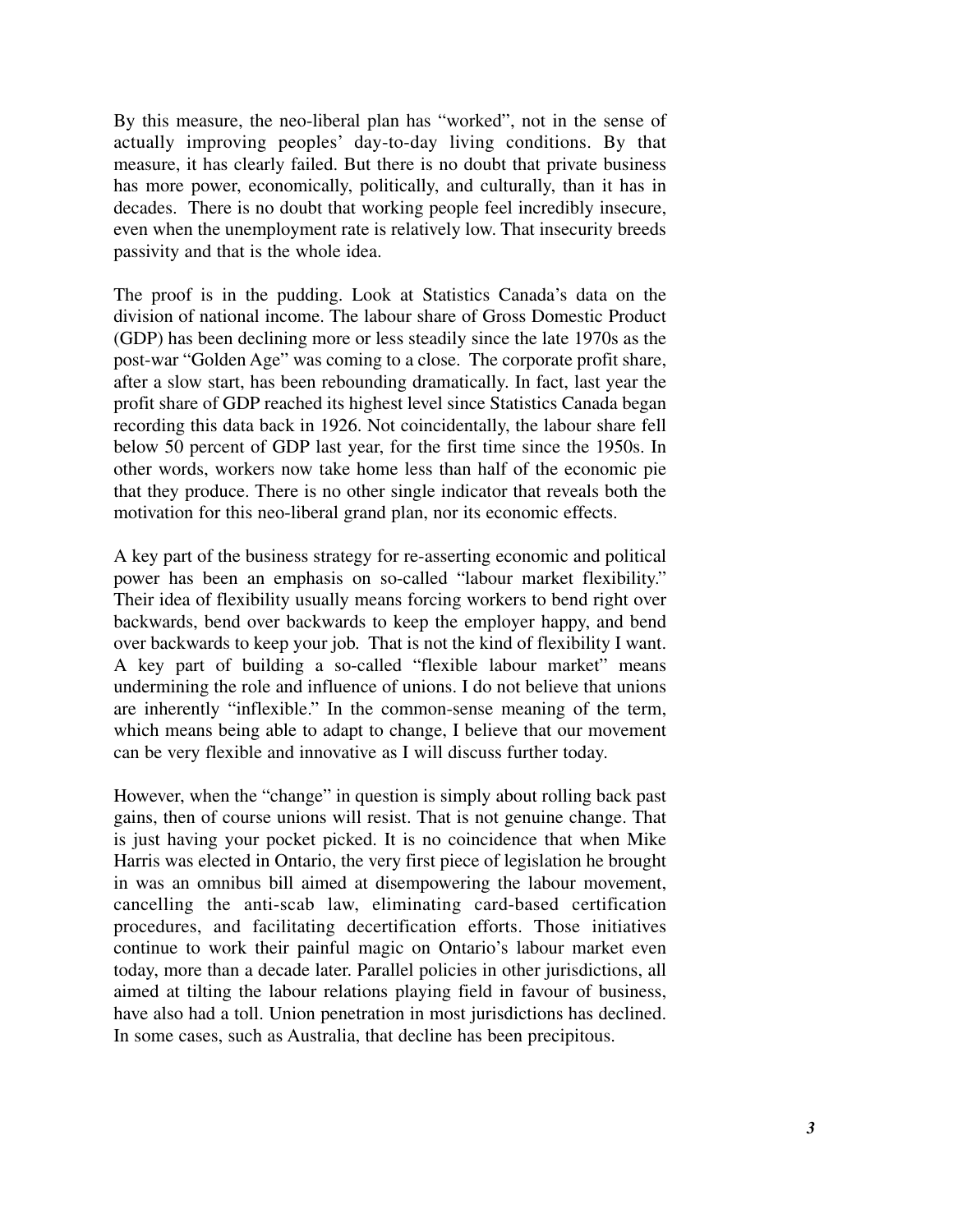In Canada, our movement has been more successful than most in preserving our membership base. I believe that is in large part thanks to our institutional structures and to the leadership of the CAW and some other unions in resisting concessions and showing that union membership still has its rewards. Nevertheless, here too, union penetration is slipping gradually. At last count, it was below 30 percent of the paid labour force and below 20 per cent in the private sector. I am always challenged, especially when I talk to a business group, about whether or not workers should voluntarily have the right to belong or not belong to a union. I always argue that they should have the right to voluntarily belong or not belong to a union. In the private sector, 80 percent of the jobs are nonunion. If you want to work for less, get less vacation, less pension, and less time off the job, then go work in those 80 percent of jobs. You have a great opportunity because four out of five jobs will give you exactly what you want and they are non-union.

We cannot wait until the labour movement's influence in society shrinks to the levels of other countries, like the United States, the United Kingdom, Australia, or New Zealand. If it does, then we are probably too late. The membership change in the United States has been the most disastrous thing that has happened in the lives of working people around the world. Canadian unions need to move quickly to evaluate what we are doing and to determine new strategies and approaches that reflect the times we live in. That is what the old CIO unions did in the 1930s. I believe we need just as radical a re-think about our movement and how we do our work today.

I stress that union activists must not feel disempowered or victimized. Yes, we face some incredible obstacles. But we also still have real power, if we are prepared to build it and use it intelligently and selectively. Yes, global corporations have incredible power. But they still need workers. They still need consumers and they still need governments.

We cannot allow any sense of defeatism to creep into our movement because once rank-and-file working people conclude that unions have been defeated, they will lose their motivation to join, pay dues, and get involved. We have to use our leadership to show that unions can concretely improve the lives of working people today and help lay the groundwork for a fairer, more prosperous and more inclusive society tomorrow. In the words of our CAW slogan, we have to show that "Fighting Back Makes a Difference."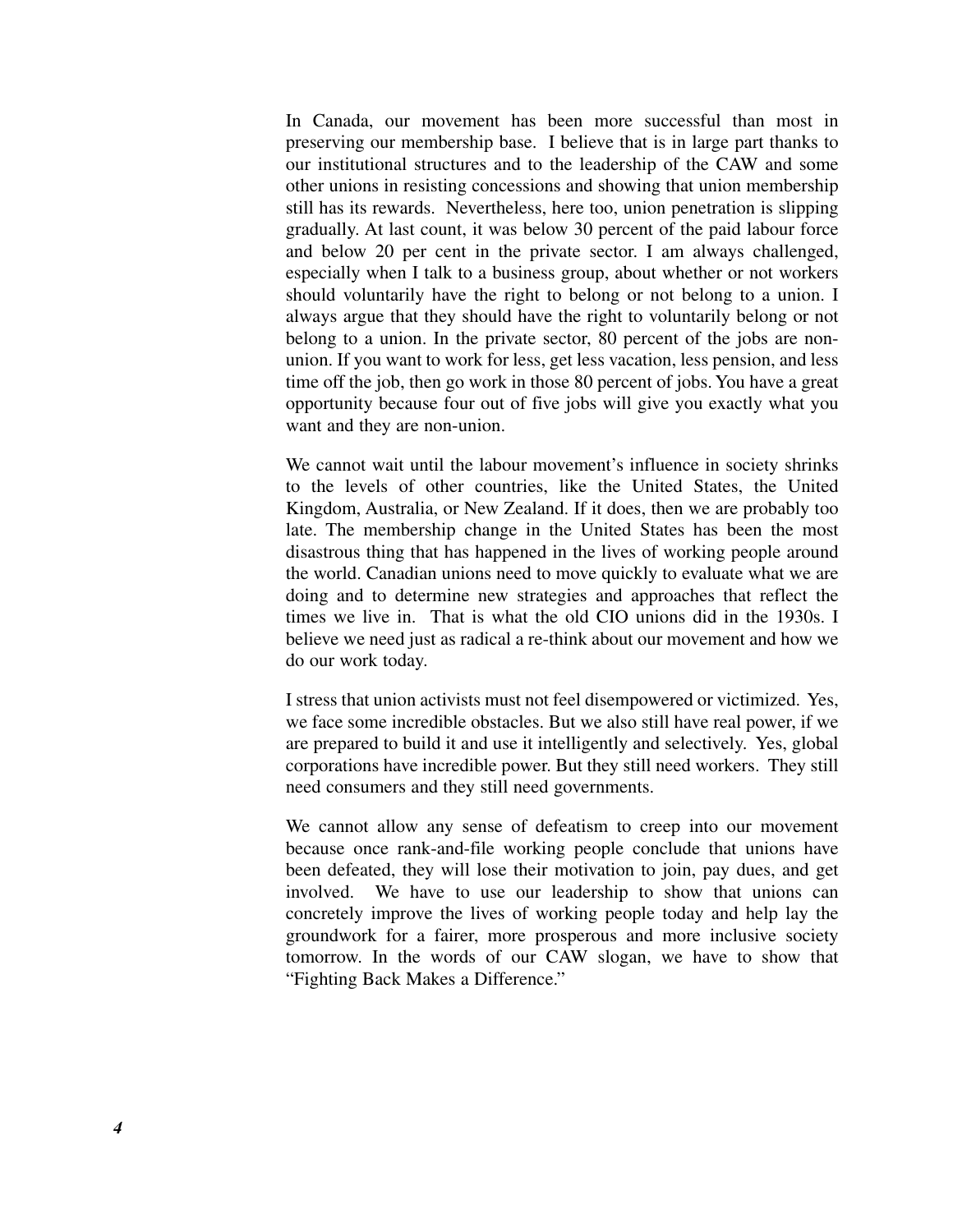### **The Declining Moral Credibility of Business**

Part of the labour movement's power comes from our continuing moral authority to speak as a voice for all workers' interests. Part of our opportunity is the continuing and widening gap in the moral credibility of business.

For a quarter-century, we have been remaking our entire society to conform to their vision of a hospitable, flexible, competitive, and businessled world. We have tamed inflation. We have eliminated the deficit. We have cut taxes and changed those that are left. We have globalized. We have privatized. We have deregulated. We have restrained compensation except, of course, for executive compensation. That is one form of compensation that shows no restraint whatsoever.

Every one of those changes exacted painful costs from the people in this country who work for a living. Every time, we were promised that by getting the "fundamentals" right, by improving conditions at the top, we would all benefit. It is the old trickle-down theory. Every time, the promise was broken. Even though working hours have actually gotten longer for the average family, the real purchasing power of Canadian workers is no higher today than a quarter-century ago when neo-liberalism began. That is despite the productivity growth and the incredible technological change that has occurred during those 25 years.

Incredibly, some commentators still blame this on government. I read a wonderful article recently by Neil Brooks in the CCPA publication on taxes, on why taxes should be paid and why we should be happy about paying them (Brooks 2006). I strongly recommend the article. But the business community does not buy that. They blame taxes and CPP premiums for the stagnation in after-tax real earnings. But what they never acknowledge is that the stagnation is equally visible in *before-tax* real earnings. How can you blame government for the fact that workers have not received a real wage increase in 25 years, long before the taxman ever turns his eye toward your pay packet?

Business profits, as I mentioned, are at record levels as a share of our GDP. Corporate taxes have been cut dramatically since 2001, including a full one-quarter reduction in the federal capital income tax and the complete elimination of the capital tax. All this was supposed to motivate booming investment.

The reality is very disappointing. Business investment has been utterly stagnant since 1999 as a share of GDP. In fact, if you strip out the mega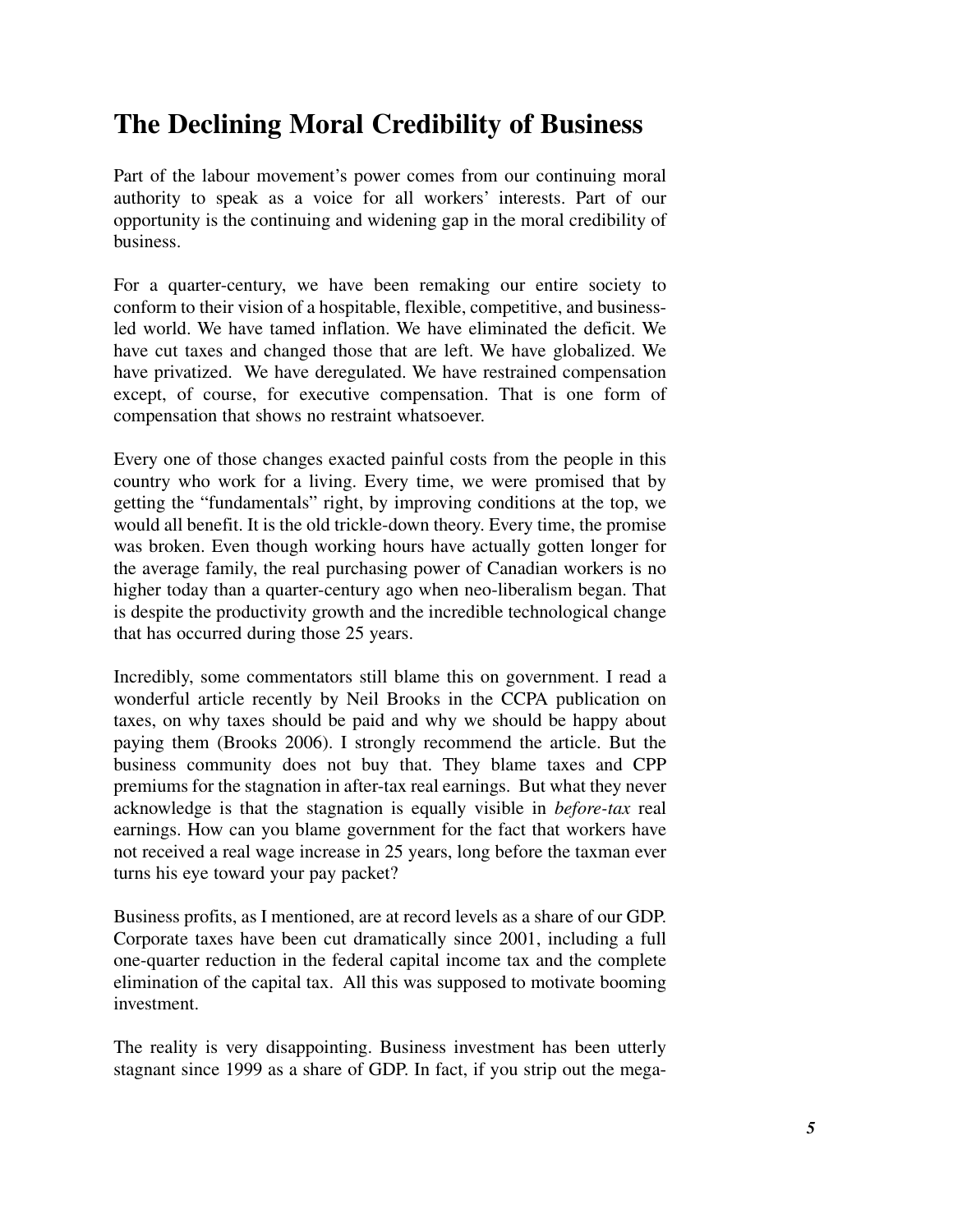spending on oil sands plants and other energy-related mega-projects, business is investing *less* in new structures and equipment as a share of GDP than they were in the last recession. That is an incredible failure.

Now do not get me wrong. I love business investment and I love profits. There is nothing I love to see more than a company making money and investing it back into new projects. Those new projects create new jobs and those profits give me something to aim for in collective bargaining.

That is my idea of "profit-sharing." I reject the various gimmicks, like performance-based compensation, that are all aimed at tricking workers to accept less. When profits are high, we will share them the old-fashioned way. Our union will negotiate a decent wage increase. But right now, the profits are not being shared. Real compensation is dead flat, despite profits and despite a relatively low unemployment rate. Profits are not being reinvested. In a growing economy, companies typically reinvest over 100 percent of their after-tax cash flow in new projects (they get the extra money they need from new financing on the stock market and other financial institutions).

However, today in Canada, companies are reinvesting just 70 percent of their after-tax cash flow in new projects. The rest is paid out in fat dividends, or relocated to projects in foreign jurisdictions, or it just sits there in corporate coffers. Companies are making more money than ever. Their taxes have been cut deeply. Their wage costs are flat-lined. Where is the "trickle-down"? It simply does not exist.

The abject failure of the business-led model to truly develop our economy and improve the concrete living conditions of working class Canadians gives the labour movement a clear, moral reason for existence. We must position ourselves as the countervailing power to the current dominance of business. We must demand more from business. We must push governments to adopt more balanced policies in every realm including fiscal policy, trade policy, social policy, and labour market policy.

We must fight the gritty, day-to-day fight to win a better deal for workers in the workplace: better compensation, better benefits, better sharing of productivity improvements through shorter work time, better working conditions, and more dignity on the job. It just fascinates me every time I read an article in the major newspapers or magazines that says we are working longer hours today in spite of the incredible improvements in productivity and the massive new technologies in our workplaces. All it tells me is that we are not properly sharing that with the people who work in the workplaces.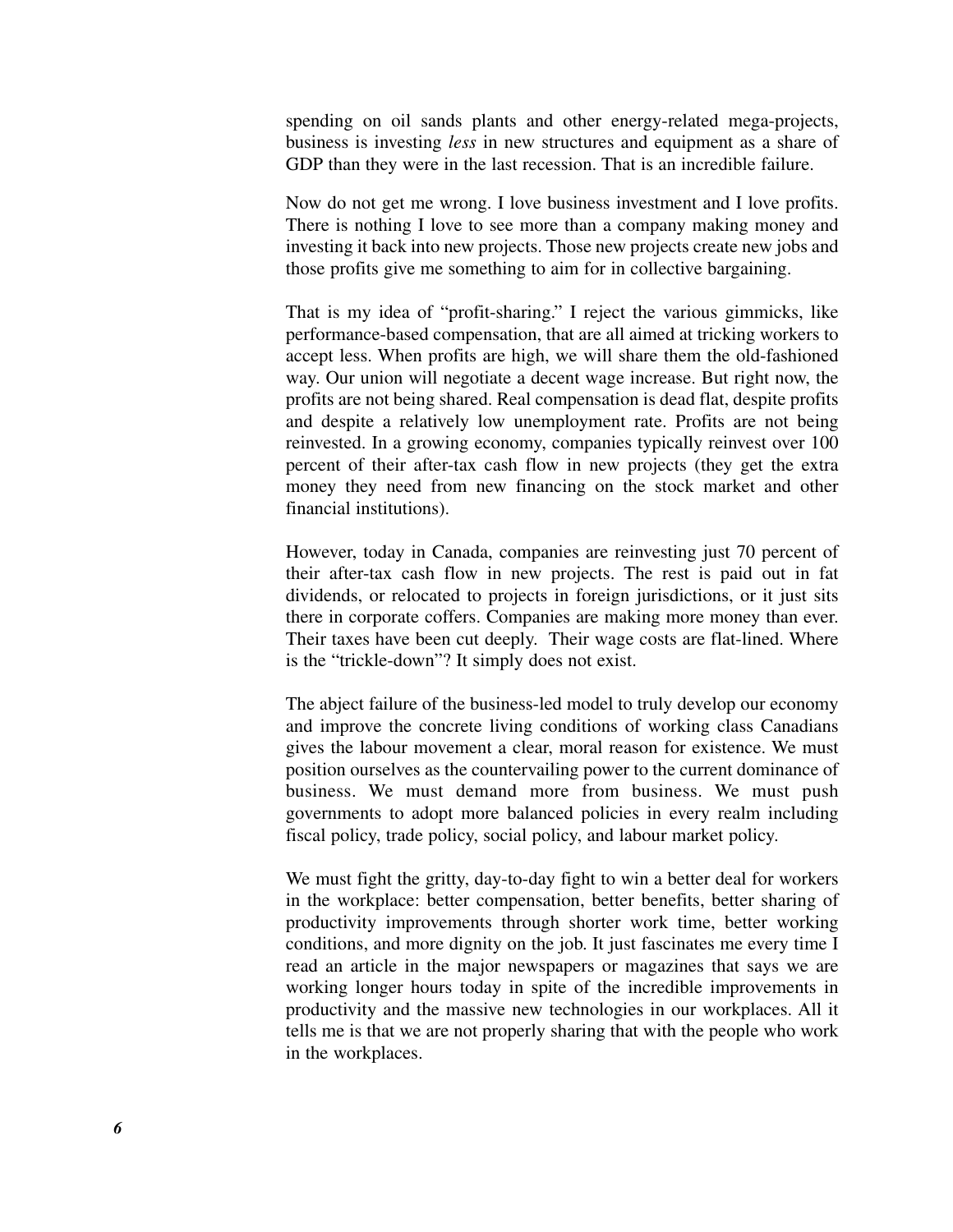In other words, Canada needs a strong and progressive labour movement as much as it ever did. Those analysts who argue that unions are a historical relic and that today's modern management is doing a good job without union interference are just apologists for an increasingly unbalanced status-quo. Defenders of unregulated capitalism have been arguing the same thing for centuries.

But just because there is a continuing *need* for unions and a continuing moral and economic role for us to play, does not automatically guarantee that we will be there to play it. That is where our activism, our leadership —our independent *agency*, if you like—comes into the picture. I want to stress that unions are fragile organizations at the best of times and this is not the best of times. It demands strong and aggressive leadership, wellthought out activism and a closer relationship with our members.

We need to get better at what we do. We need to recognize the new power of corporations under neo-liberalism, without justifying or legitimating it. We need to understand what we are up against and adjust our strategies accordingly. In this regard, I would like to review the crucial areas of union activity: organizing, bargaining, education, and politics. In each case, I will highlight what is currently working and what is not. I will lay out my own ideas for how the labour movement needs to innovate to more successfully face those challenges.

### **Organizing**

One key factor, of course, in the erosion of union density in Canada has been the slow pace of new union organizing activity. Simply put, unions are not organizing enough new members to keep up with growth in the overall labour market, let alone to offset layoffs, restructuring and workplace closures in unionized sectors.

This does not reflect any lack of desire or commitment on the part of unorganized workers in Canada for union representation. Public opinion surveys consistently indicate that millions of unorganized Canadian workers wish they had a union and would join a union to represent their economic interests in bargaining and to protect them on a day-to-day basis in the workplace.

However, workers are held back in converting this desire into reality by several factors. Labour laws have been changed for the worse over recent decades, raising the hurdle which workers must overcome to become certified and providing employers with more opportunities to oppose and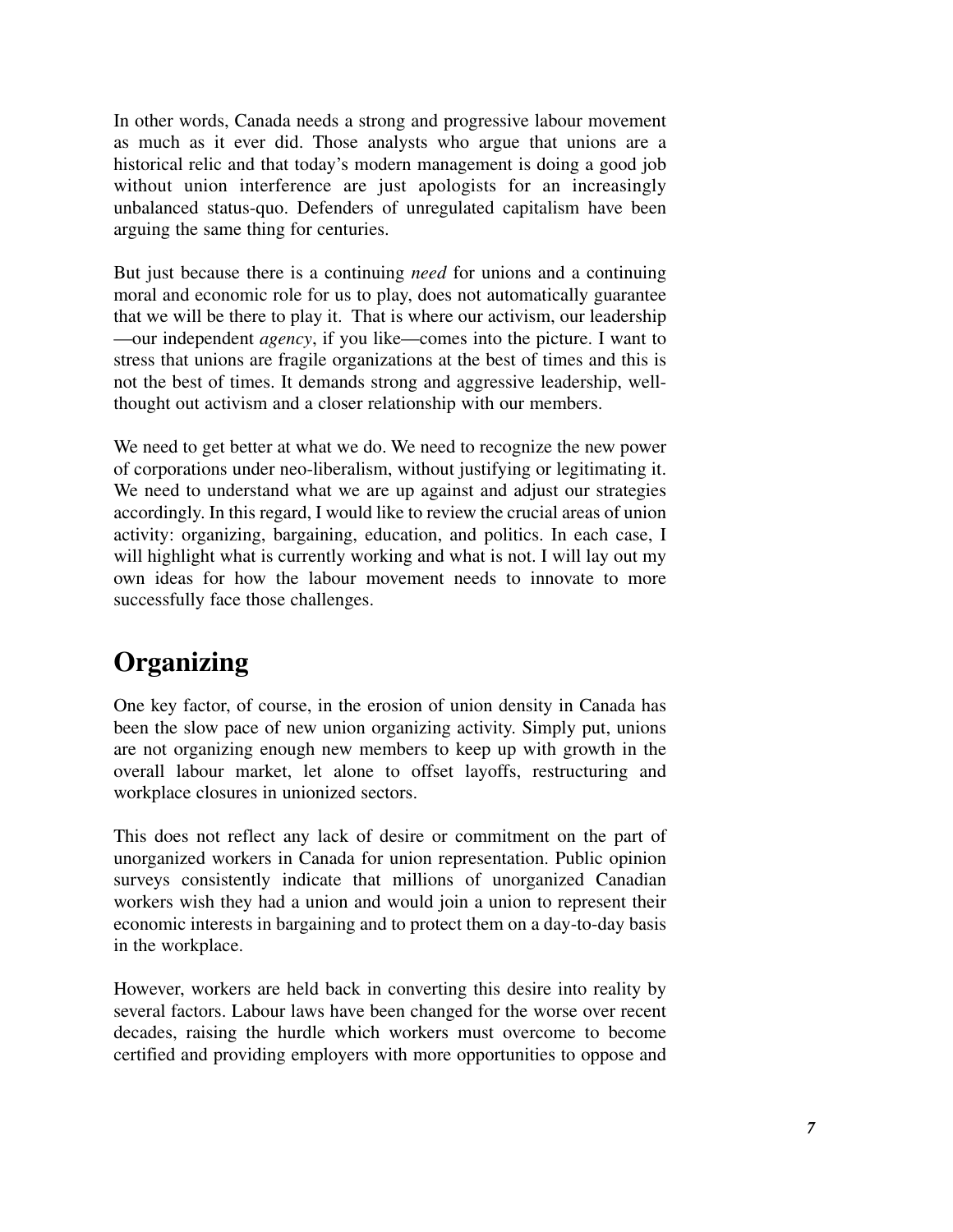intimidate organizing campaigns (including firing union activists with near-impunity and explicitly threatening job loss if workers unionize). Faced with a choice between a union and their jobs, most workers will choose their jobs.

We have to change this system. The decision to form a union should be a fair and democratic one and workers must be free to make that choice without intimidation or fear. Changes in the sectoral make-up and structure of the economy have also hampered organizing. More Canadians than ever work in small businesses where resistance to unions is most fierce and where the economic power of unions to make positive changes, even if they are certified, is weakest. The growing proportion of employment in fiercely competitive private service industries (such as small-scale retail or hospitality establishments) is also a barrier.

At the CAW, we have carefully reviewed our organizing record. We have much to be proud of. Our organizers are talented and passionate. They have the best "brand name" in the labour movement with which to recruit new members: the most-recognized union, with the best record of pushing the envelope in the fight for workers' rights.

The CAW has organized more new members in Ontario since 1998 than any other union. Nevertheless, we are only organizing about 2,000 new members per year, on average. That is not nearly enough. Even without closures or layoffs in existing CAW-represented workplaces, that would not be sufficient to maintain our membership as a share of the Ontario workforce.

Clearly, we have to think bigger and imagine organizing strategies that are both more forceful and effective. We need to be more deliberate and systematic in our organizing drives. We need to become much more active in organizing among new Canadians and workers of colour, who are disproportionately non-unionized, but who will constitute the bulk of net labour force growth in coming decades.

We need to find leverage with employers to force them to stay neutral during organizing drives. Indeed, in our experience, employer opposition to unionization is the main barrier inhibiting union growth. We can use both a stick and a carrot to challenge employers to remain neutral in union drives, or even to accept voluntary recognition in cases where a majority of employees have demonstrated their desire (by voting, signing cards, or other means) to join a union.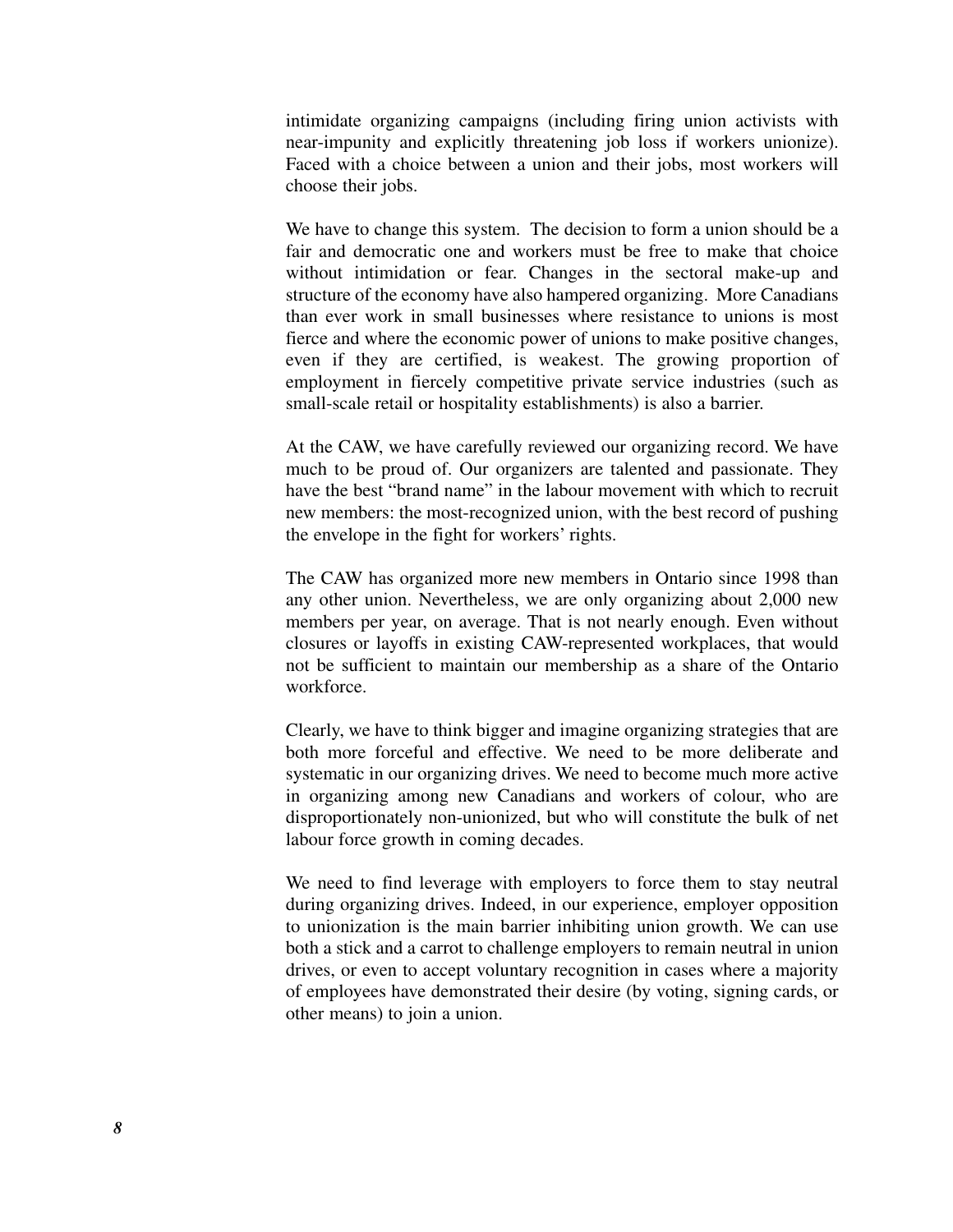We have had some success in extracting commitments to employer neutrality from companies by using any pressure point we can think of as a precursor to successful organizing drives. Other unions, like UNITE-HERE, are experimenting with the same strategy. Once we get a commitment to true neutrality, we typically have no problem at all signing up a clear majority of workers.

This reveals the bankruptcy of employer claims that workplace votes are all about "democracy." In fact, a compulsory workplace vote is about as democratic as an election in the old Albania. The vote is held on the employer's premises. The employer can conduct compulsory "voter education sessions." Only the employer has access to the voter's list. It is not an election. It is an anti-union sham.

Meanwhile, we also have to fight vigorously in the political arena for labour laws which allow workers to make their democratic choice more fairly, free of employer intimidation or fear of job loss. In Ontario, for example, the government has recently restored card-based certification processes for workers in the construction sector with a dramatic, positive impact on certification rates. I would view the ongoing effort to extend that sensible approach to the broader economy as the labour movement's top priority in provincial politics in the coming years.

The CAW will be conducting a fundamental review of our organizing efforts in the coming months, leading up to a special strategy paper to be discussed and adopted at our Constitutional Convention in Vancouver this summer. We plan to come up with some really innovative ideas for organizing new members.

### **Collective Bargaining**

Once workers join a union, we face a crucial challenge to bargain a first agreement and deliver concrete, incremental improvements to union members. This progress validates their payment of union dues as an investment in their own economic well-being. In collective bargaining, too, unions need to become more sophisticated and innovative, in light of the unfolding economy.

In my experience, basic wages have become somewhat less important in recent years as a bargaining priority. Yes, every collective agreement has to start with a decent wage settlement. But basic wage rates are not necessarily the dominant complaint that workers experience, whether in organized or unorganized sectors.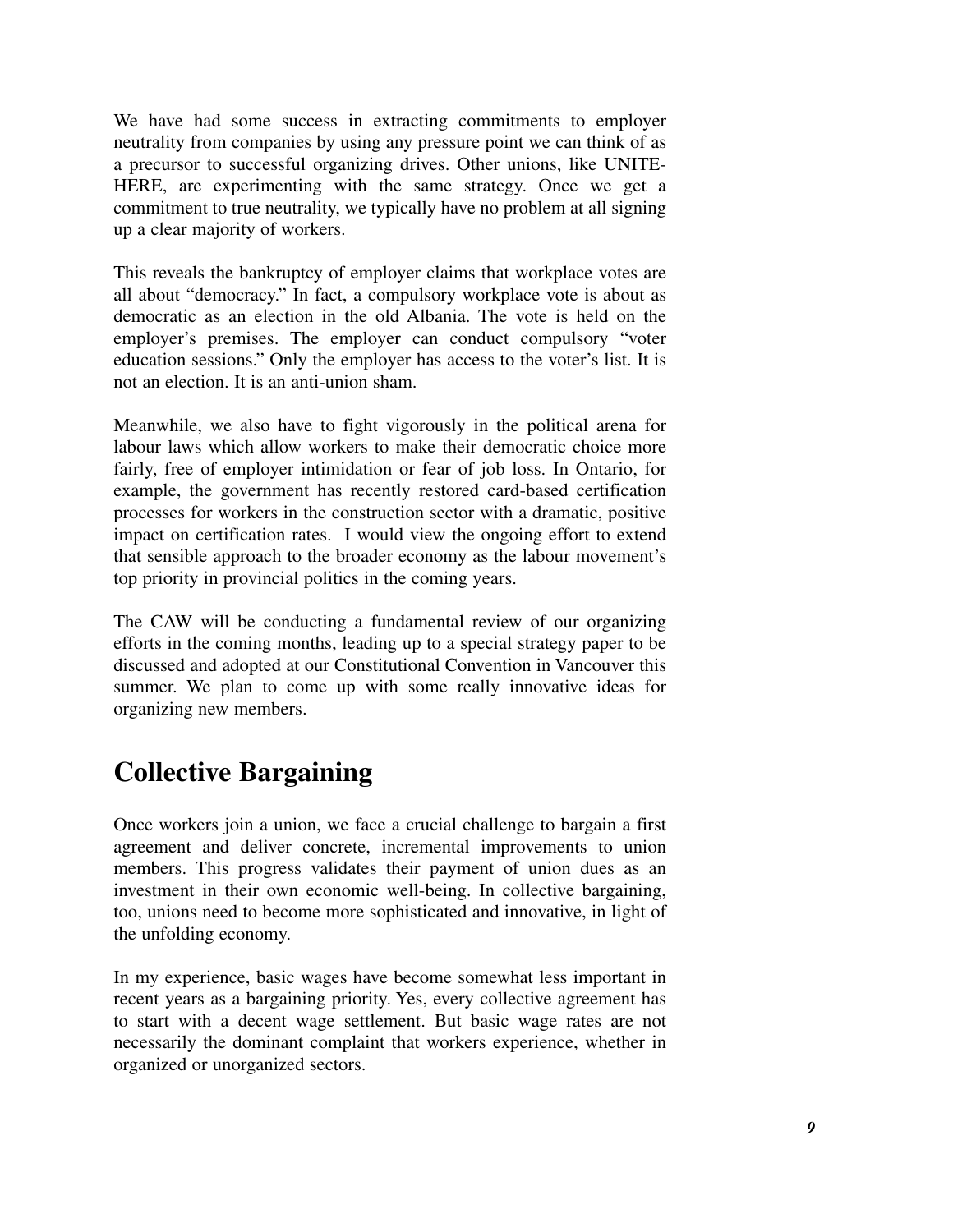In fact, the first thing that any sophisticated non-union employer does to discourage unionization is to offer their employees a union wage. We see this time and time again at companies like Toyota or Michelin Tire. In employers' eyes, the impact of unions in boosting compensation costs is not usually the main reason for opposing the union. They are generally more concerned with other ways that unions constrain their power such as negotiating better pensions and benefits, time off the job, job security, and day-to-day protections in the workplace.

In many sectors, the ability of unions to promise big wage increases has been constrained by the brutal nature of competition within our dog-eatdog business environment. In some cases, collective bargaining does not just try to increase the level of compensation. It also tries to negotiate more fairness in things that can affect compensation as much as the wage rate — issues like scheduling and overtime. This is especially important in some of the new sectors we need to organize, like private services. In restaurants, for example, the most common complaint from workers is not usually the low wage rate. It is wanting more security and fairness in things like tips, hours, and scheduling, all of which can affect a worker's take-home pay more than a straight wage increase.

Our bargaining agenda also needs to emphasize other items, in addition to basic wages. Health and safety, training, seniority, job posting and transfer rights, and prevention of favouritism are very important concerns with newly unionized workers.

Basic benefits and pensions are also essential. Indeed, unionization is the key determinant of whether or not you have a pension plan at all. Only 27 percent of non-union workers have any form of workplace pension plan, versus 85 percent of union members. Employer resistance to defined benefit pensions and health benefits make it more difficult than ever these days to defend existing plans and extend and improve them.

Reducing hours of work is a critical component of CAW's collective bargaining program. How work hours are scheduled is another crucial priority. They are especially important in newly unionizing sectors, like hospitality, where winning some predictability in working hours and fairness in how hours of work are allocated is a key organizing and bargaining demand.

In addition to the *goals* of bargaining, I would also like to emphasize the *process* of bargaining which in my judgement is the democratic lifeblood of a union. There is no other event in union life which attracts as much attention from union members and their families and as much active participation as bargaining.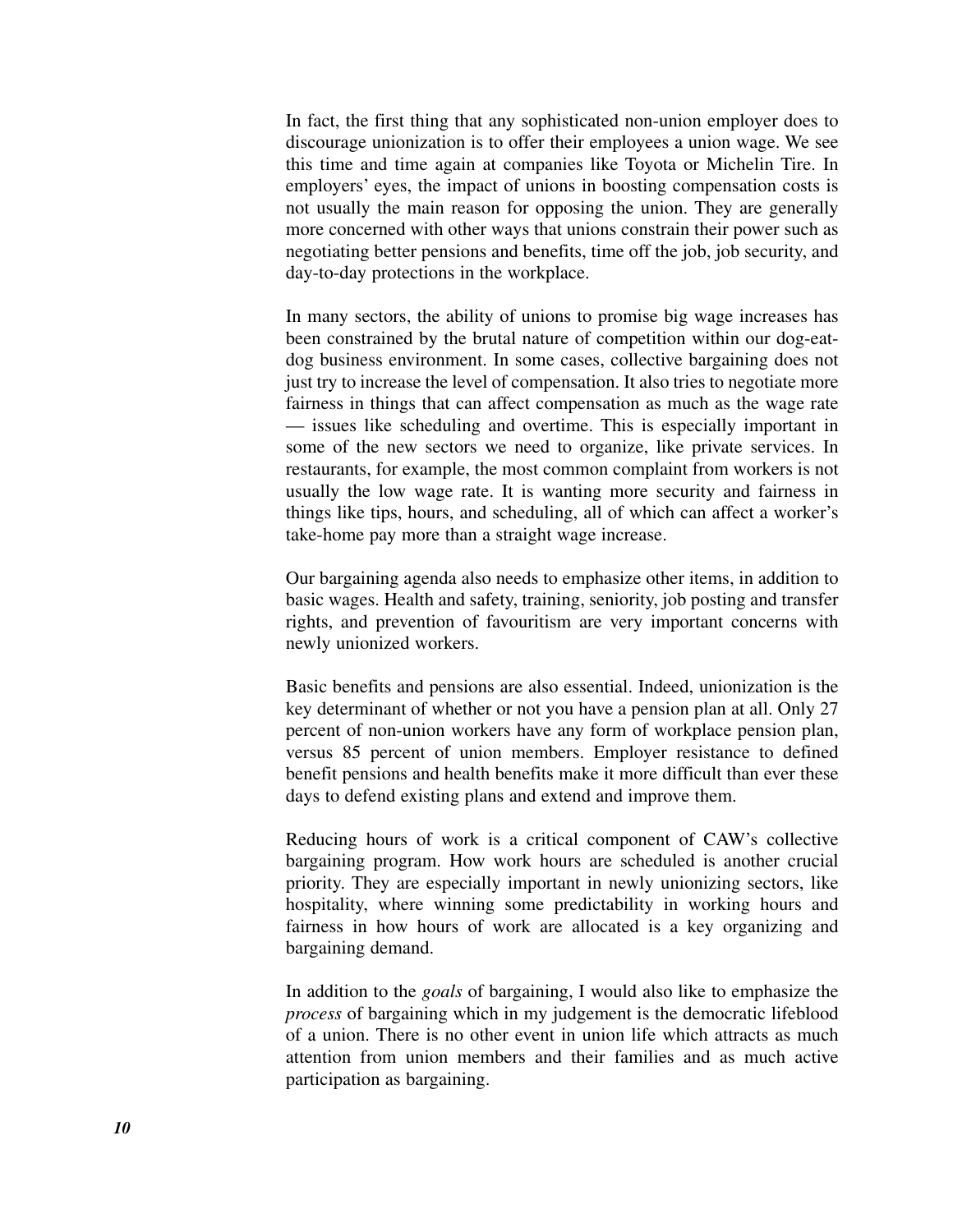Elections to bargaining committees are typically more fiercely contested than election to union executive positions. Members participate actively in pre-bargaining opinion surveys and by submitting proposals. They must be prepared, of course, to take direct collective action in support of the union's demands in the event of a work stoppage. Whatever deal is ultimately reached must be approved by members in a ratification vote which, as anyone who has ever attended one knows, can be a very high test indeed. Members' expectations of their union are high and are expressed most forcefully at contract time and rightly so. These expectations are actually a source of power for union negotiators since even the employer knows that whatever is agreed to at the table must be ultimately voted up, or down, by the rank-and-file members.

In my view, collective bargaining, in a democratic union like the CAW, is a pinnacle of participatory democracy. The rank-and-file members truly "own" the process of bargaining, more than any other aspect of union life, and this is what forces the union to remain true to its members' interests and perspectives. In fact, I would like to extend this lesson to other areas of union activity, such as politics, but more on this later.

This unique degree of activity and participation around bargaining is the crucial reason why the CAW, alone among industrial unions, has taken such a firm stand against long-term collective agreements. I always find it ironic that corporate representatives, who are constantly demanding more "flexibility" in the workplace, also demand increasingly lengthy contracts of four years, six years, or even longer. This is the exact opposite of "flexibility," of course, locking in key contract terms for extended periods of time. But they crave the production stability that comes with having a locked-in labour agreement. They also, secretly, appreciate the apathy and non-participation that tends to accompany long-term contracts, knowing that they ultimately spell death to the shop-floor strength of the union.

There is nothing that disengages the union more than a long-term contract. Ten percent of the members are engaged in the union constantly. They attend union meetings and participate in the campaigns that we have. You do not see most of the other 90 percent until bargaining comes around. If you have a vote in the workplace, they will support their union but what engages them in their union is collective bargaining, the fact that you are at the table. They want to have their input and they want to be part of that process. If you extend that to four- or five- or six-year agreements, it undermines your ability to have solidarity between the leadership of the union and the members that we represent. We have taken a principled stand against long-term contracts in our democratically-approved collective bargaining program. Our local unions limit their contracts to three years in length, virtually without exception.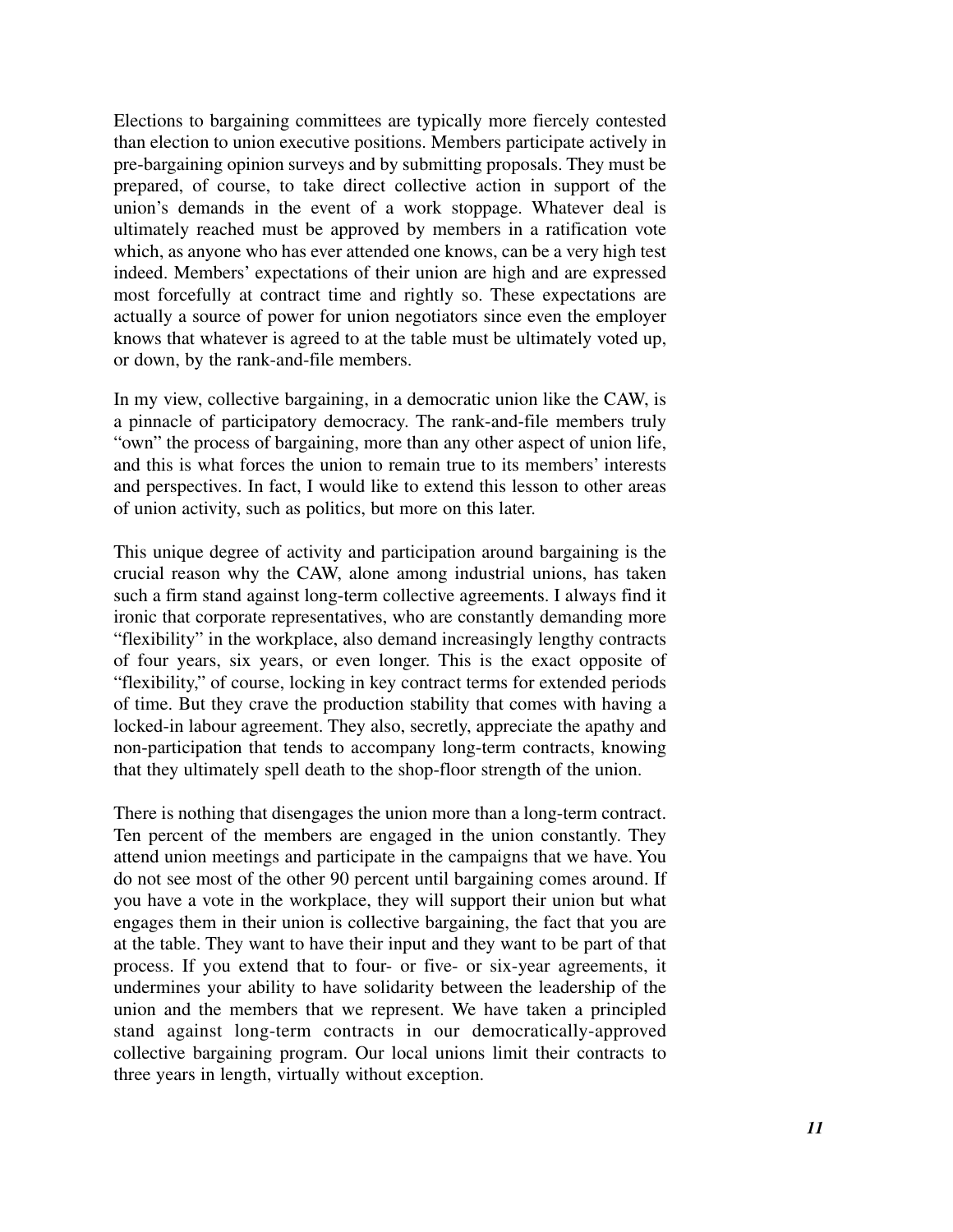Our collective bargaining program is worth reading. It is approved every three years at our Collective Bargaining and Political Action convention, and is freely available on our web site. I especially draw your attention to Chapter 4 of that document, which summarizes the CAW's "Bargaining Philosophy" (CAW 2005). Our approach explains, in my view, why the CAW has been so successful both in bargaining better contracts and in ensuring a higher level of rank-and-file participation in the union.

That chapter spells out several other principles in our bargaining strategy. First, our members must own the process through democratic oversight. Second, our elected bargaining committees must take responsibility for what they bargain. We want to put our stamp on the contracts we negotiate.

In fact, we will do almost anything to avoid having a settlement imposed on our members by arbitration. That is a recipe for long-run alienation of union members and a cop-out for union negotiators. Rather than taking responsibility for difficult choices and trade-offs and then justifying those judgements before the members, negotiators in some other unions will simply "blame the arbitrator."

Another key principle is that we do not go backwards as a union, even in tough times. We do not always make as much progress as we hope for. But we cannot accept concessions in wages, pensions and core benefits, no matter what the circumstances facing any particular employer. Some people will say that means that the union is dogmatic and it is not into change. That is not so, at all. We bargain change in recognition of the changing environment, changing technologies, and other changes going on in our workplaces. It is not going backwards when you are dealing with real issues on a real and upfront basis with the companies and your members. This no-concessions principle is hard-wired into the CAW's DNA. It is the key reason we were founded as an independent Canadian union back in 1985. Our founding leader, the great Bob White, said at the time: "You don't need a union to walk backward." That is still our view and the guiding principle in our bargaining.

#### **Education and Training**

I once heard Jeffrey Simpson, the renowned Globe and Mail columnist, say that the CAW is the only union in Canada that truly takes training issues seriously. I am grateful for that compliment and I think, frankly, it is deserved.

We have always put a lot of emphasis on negotiating access to training and education opportunities, both educational programs run directly by the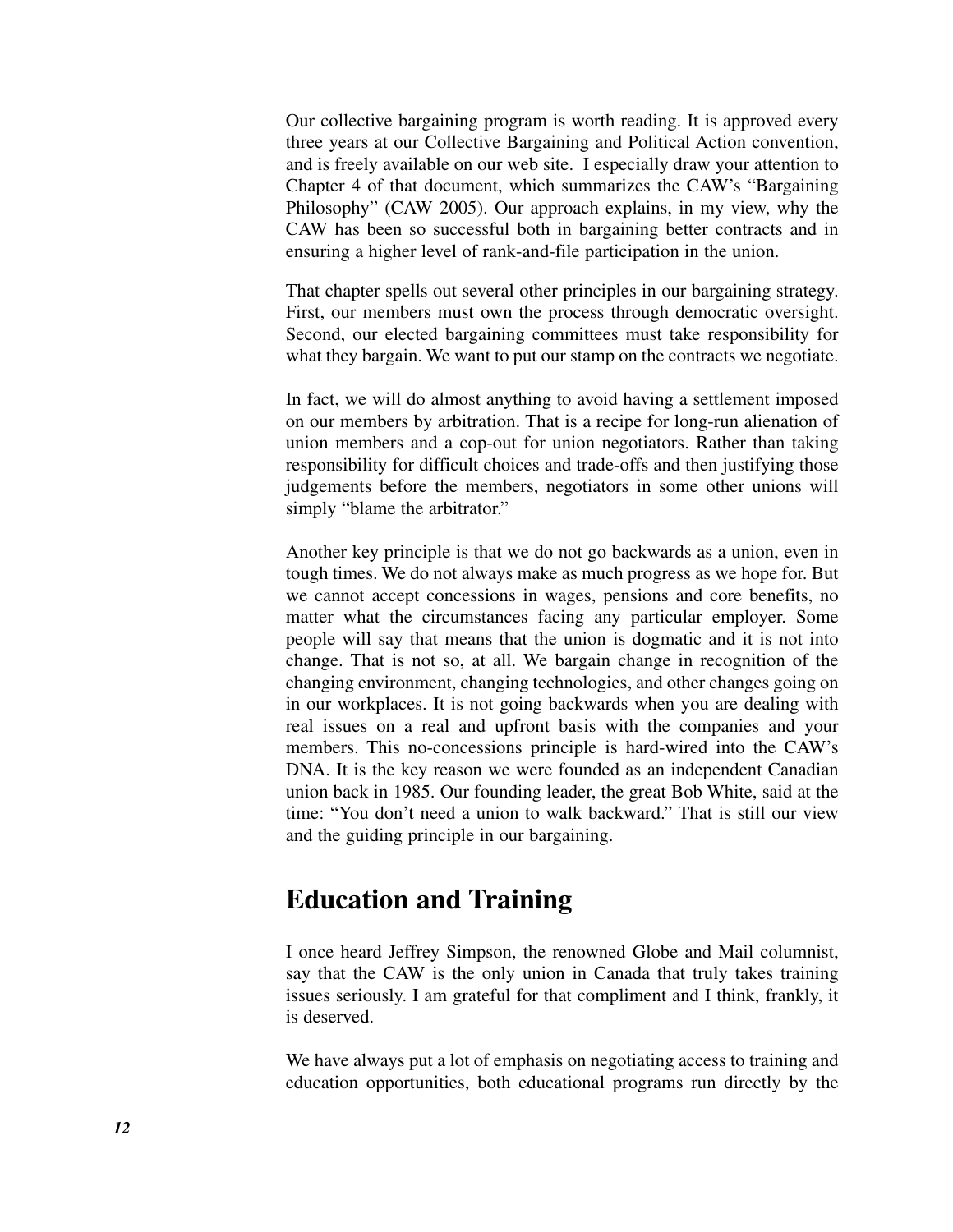union and access to education and training through other channels for our members. If anything, as our economy continues to evolve, that emphasis will need to become even stronger.

We always hear about the need for more skills in the so-called information economy. Knowledge and training have become the new buzz-words. Some of this argument is overstated. So many Canadians are working in menial jobs that do not fully utilize their existing knowledge base that I find it hard to believe that our economy is truly held back by a skills shortage.

We need a greater commitment from the corporations to investment in hiring and we should not accept their logic that we have a skills shortage. We have so many people that just need some help in getting into these programs within our own plants. As a union, we have to continue our education programs. We are bargaining more and more with all our companies for opportunities in the workplace for off-the-job training. We do a lot of training on human rights and about respectful workplaces in order to give people a sense of the diversity of our workplaces. The diversity of our society has to be recognized as a strength as opposed to something that should divide us. Believe me, it works and it works extremely well.

These complaints which we regularly hear from business leaders about the looming shortage of skilled workers must also be taken with a very big grain of salt. Their idea of a skills shortage is when they place an ad for a skilled position one day and do not get 100 applicants the next, with most of them offering to work for 10 percent below the advertised wage. That is what employers came to expect during the lean and mean 1990s. Now, labour markets are tighter. So, surprise surprise, employers will once again have to begin investing in a little on-the-job training and apprenticeships.

Union-run education programs are important, not just for building our skill base but also for building our movement. We have an incredible education program that we have developed over the years at CAW. Anyone who has had the opportunity to visit our education centre at Port Elgin knows that.

We continue to build that program in innovative ways. We have a new skilled-trades education program implemented over the last decade that has been incredibly important at integrating skilled trades workers more effectively into the union and enhancing their capacities in the workplace. We have a new workplace education program that gives every single Big Three employee a chance for a week in workplace, union-run training once every three years.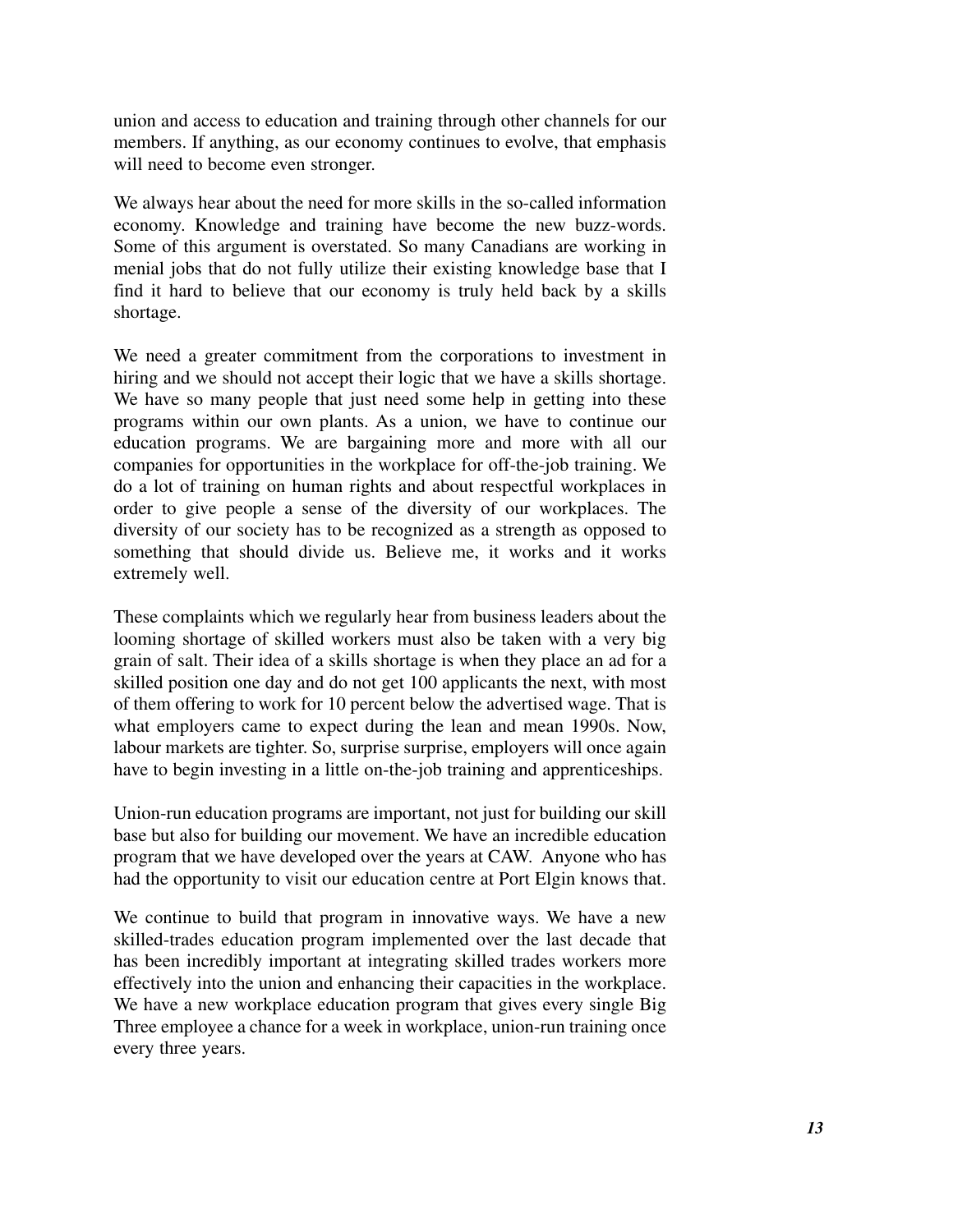I also believe that unions will have a growing role to play in negotiating access to more basic and work-related training opportunities. It is an incredible failure of our deregulated labour market that employers are investing so little in training, just when our economy needs more skills than ever. To some extent, this reflects the failure of the logic of the private market. Why should one single employer invest in training, when the trained worker may then leave for another job at a competing firm?

Ultimately, we need better training policies such as a refundable training tax to address this market failure. But unions can play a role too, by negotiating sector-wide training initiatives, transferable credentials, and other tools to help workers build their skills, even when individual employers refuse to make the necessary investments.

This may in fact be a new role for unions in some of those gritty sectors where we need to organize, like private service industries. Employers there are especially reluctant to invest in training, given low profit margins and wicked competition. Perhaps unionization, by solving this coordination problem and negotiating access to sector-wide training initiatives that help both individual workers and the industry as a whole, could play a key role in overcoming this private-sector failure to train.

#### **Politics**

Another area where unions are long overdue for a makeover is in their political activism. The traditional approach, in English Canada anyway, was to view the NDP as the natural and automatic expression of the labour movement's hopes and dreams in the political arena. The NDP, after all, was co-founded by the labour movement and the old CCF. For years, shop-floor union leaders were also expected to be party agitators in the workplace. The union's political action committees, in essence, were branches of the party. We even sold party memberships through our education programs.

Whether some union and NDP leaders like it or not, those days are long gone. Union members are no more likely to support the NDP than other Canadians and union leaders who position themselves as automatic spokespersons for the party are wasting their political credibility with their own members.

The CAW is the one union in Canada which has taken the shift in political attitudes among union members seriously. We conducted an unprecedented consultation with randomly-selected members, called our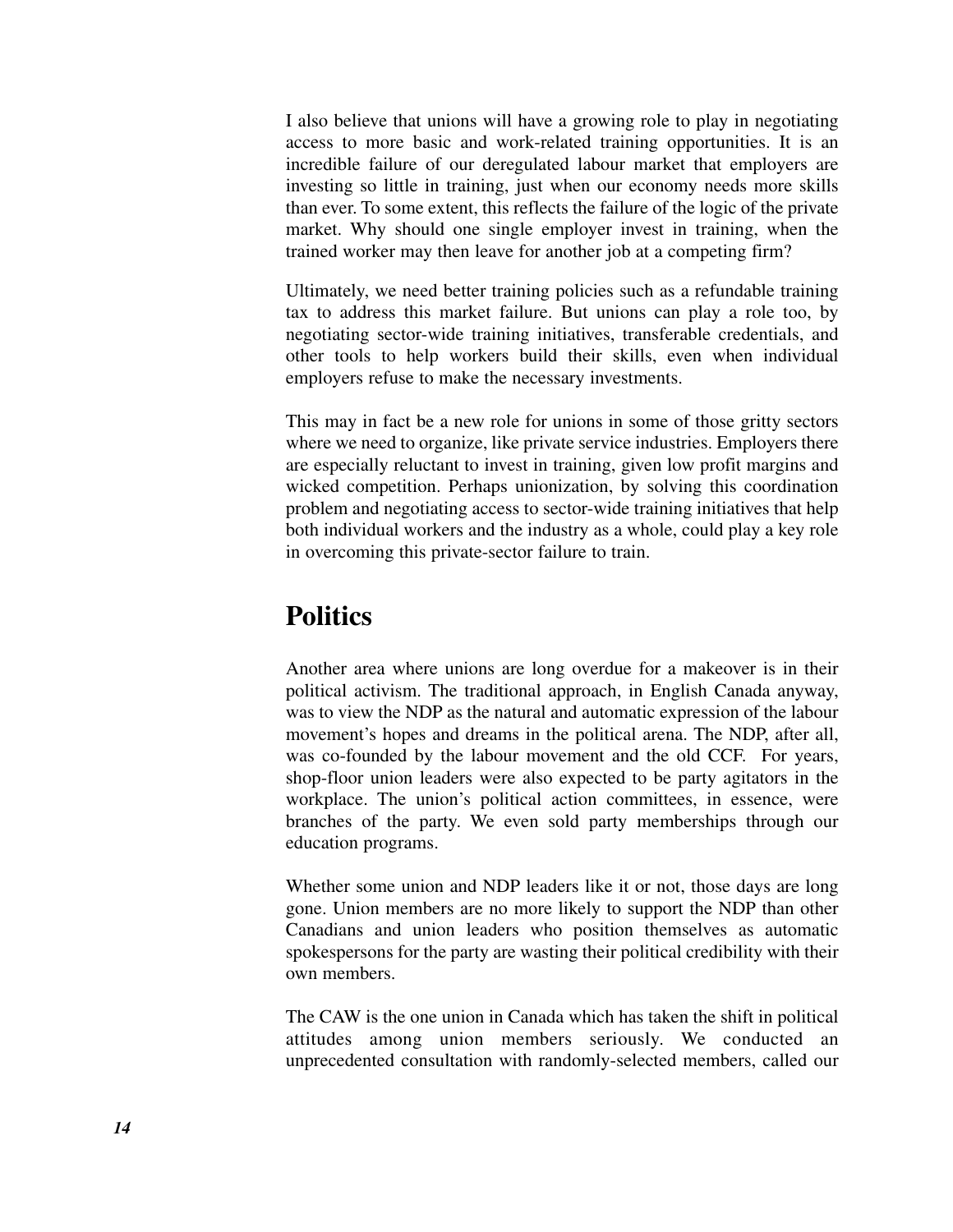"Task Force on Working Class Politics." We found, to our pleasure, that our rank-and-file members strongly supported their union becoming involved in broader political issues and debates. This is, after all, a hallmark of our tradition of *social unionism*. The problems of working people cannot be solved at the bargaining table alone but require broader interventions in the political and social arenas.

However, there were some conditions attached to that support for the union's ongoing political activism. First, the issues involved had to be directly relevant to the workplace and to workers' day-to-day concerns. Second, the union's political activism could not be conducted strictly in the name of a political party. It had to be conducted in the name of the union.

If we simply go to our members today and tell them, as we did for decades, "We recommend the NDP, and if they get elected, everything will be OK," they will laugh at us. In the first place, we have learned the hard way that electing the NDP does not solve all our problems. We need an active, demanding and independent labour movement to push the envelope and hold government accountable, whatever party is in power. There is nothing that can replace a strong and independent labour movement. Governments come and go. The labour movement, as long as it does its work, will continue for many years to come. Second, our members are far more sophisticated and independent-minded in their politics today. They do not want to be told how to vote.

It is now essential that unions begin to rebuild an *independent* political capacity. We can no longer have our political hopes and dreams symbolized in the fortunes of one political party. This is not to say that we do not take stands on political issues, including taking sides during elections. Anyone who read a newspaper at any time during the last federal election knows full well that we did not sit on the sidelines.

But it does mean that our interventions must become more strategic, more deliberate and above all, more independent. In the CAW, our innovations in this area have involved replacing our former NDP-affiliated political education committees with non-partisan political action committees. We call them the Union in Politics Committees (UPCs), to reflect the twin truths that the union must be present in the political arena, but as the *union,* not as a party.

The UPCs will conduct all forms of political activity, including education, participation in issue campaigns in the workplace and in the community, and participation in elections at all levels. Our participation in elections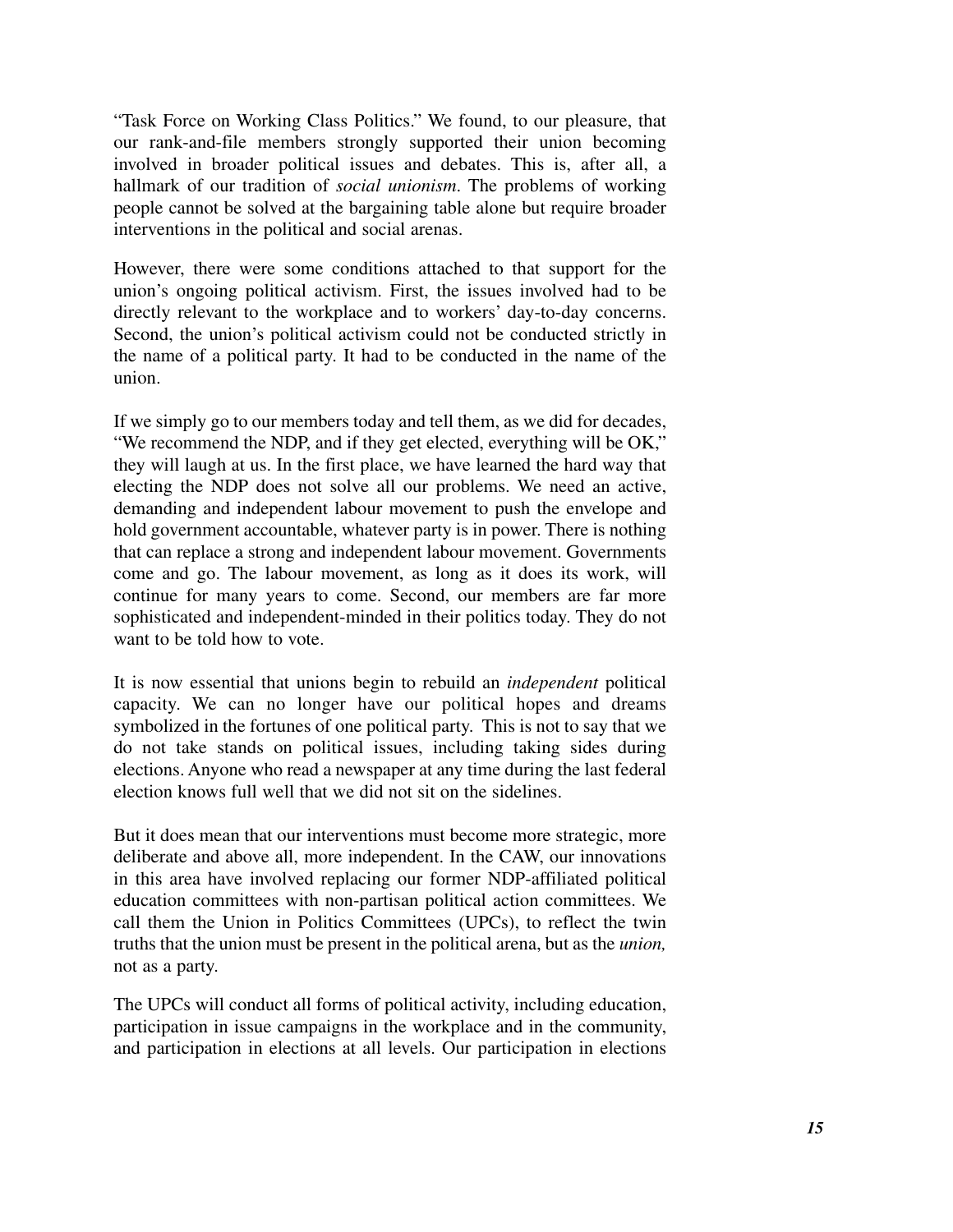will be determined on a case-by-case basis depending on what, in our strategic judgement, would best advance the interests of our members and other working people and only after a debate and decision by the elected local union leadership of CAW. The debate around my involvement in the last election has completely ignored the fact that the way I carried out my campaign was completely consistent with elected delegates to the CAW Council, which is the Parliament of our union. Its decisions are mandates for the President. My role in the election was carrying out the mandate that was given to me by 85 percent of over 900 elected delegates from every community that our union is involved in across Canada.

As you know, we followed exactly that strategy in the last federal election. We learned some tough lessons about the media feeding-frenzy that can get going during an election campaign. We will learn from those lessons and get better at what we do. But our strategic judgement was 100 percent right. We recognized the good progress that had finally been made under the former Liberal minority government, on a number of issues such as child care, health care funding, Kyoto, bankruptcy protections for workers, investment support for key industries, and others. We recognized the risks posed by a resurgent, united, business-backed Conservative Party. We recognized that the best chance for working people was to stop the Conservatives and re-elect a Liberal minority, backed by a larger NDP caucus.

I am now very worried that the 2006 election will prove to have been a historic turning point for Canadian politics. I see much in our situation that resembles the experience in Australia, following the first, narrow victory of John Howard a decade ago and we all know where that country has gone since.

Despite all the controversy and criticism, I am 100 percent convinced that the CAW's independent approach to the federal election was fundamentally correct. The unfortunate decision of the NDP to expel me from the party will, if anything, cement our union's determination to build an independent, union-based politics. The party is forcing CAW activists to make a choice between the party and the union. Most of them will choose their union.

The warning to other unions and social movement partners is also clear from the NDP's rather chilling decision. If your organization takes an independent, democratic decision on an issue that puts you at odds with the official party line, then your leaders can be thrown out for implementing that policy. That is an incredible slap in the face. It violates the principle of democracy on which the labour movement and social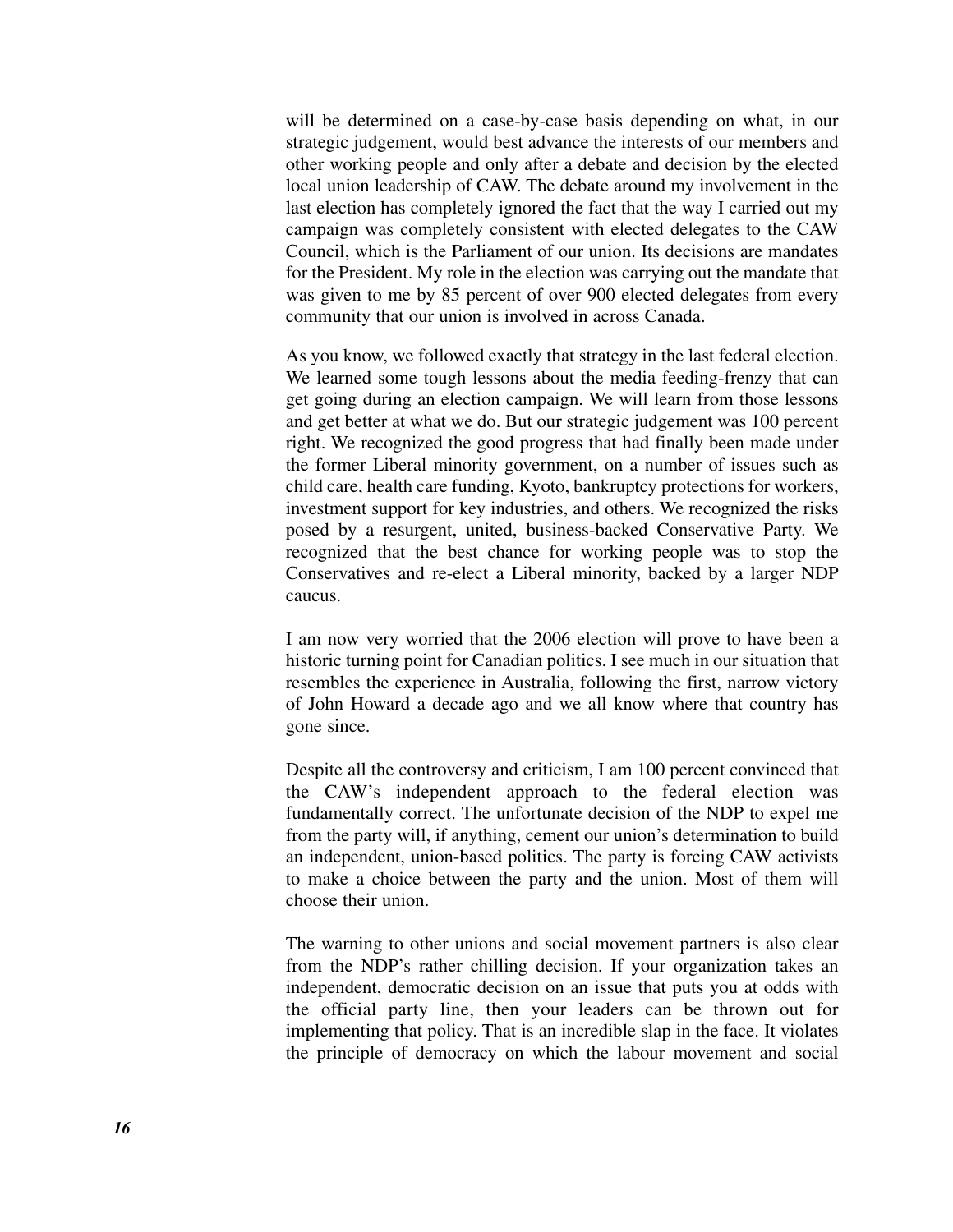movements must be based and it will ultimately destroy the possibility of a partnership between the NDP and independent labour and social movements.

Do not get me wrong. I am not bitter about this. I still support the NDP as the most progressive voice for the aspirations of working people in English Canada. But the party's leadership needs to be more careful that its decisions and actions enhance working people's interests, rather than detract from them. The timing of the 2006 election and the primary focus of the NDP campaign on attacking the Liberals, clearly undermined working peoples' interests, regardless of the fact that the NDP elected 10 more MPs. The party needs to be far more respectful of the independence of the labour and social movements which it claims to want to represent.

### **Guiding Principles**

I have touched on many of the new challenges facing unions under twentyfirst century global capitalism and some of the innovations that I believe are essential if the movement is to maintain and regain both its internal vitality and its broader moral credibility as the expression of working class hopes and dreams. Many unions and many union leaders resist recognizing the new realities we face and want to keep doing things the old way, whether or not those traditional methods are paying off. Unions cannot afford to be complacent in this regard.

I sincerely believe that we are fighting for the life of our movement and we have to act as if that was true. That means ruthlessly reviewing what is working and what is not working in our current organizing, bargaining, education, and political activism. It means being willing to fearlessly innovate and to try new approaches where old ones are not working.

This will inherently be a painful and controversial process. As anyone who knows me understands well, I have never been one to shy away from controversy. Someone in a recent magazine commentary on the federal election criticized me, saying that "at some point or other, Buzz Hargrove has pissed off just about everyone in the labour movement." But I do not necessarily take that as a criticism. Perhaps it reflects that I am doing a good job in challenging the movement to innovate and to get better. This is not a popularity contest, after all. It is a fight for the heart and soul of society.

Indeed, our movement should be far more willing to debate, to take on those tough issues, to call it like it is, rather than thinking we can iron out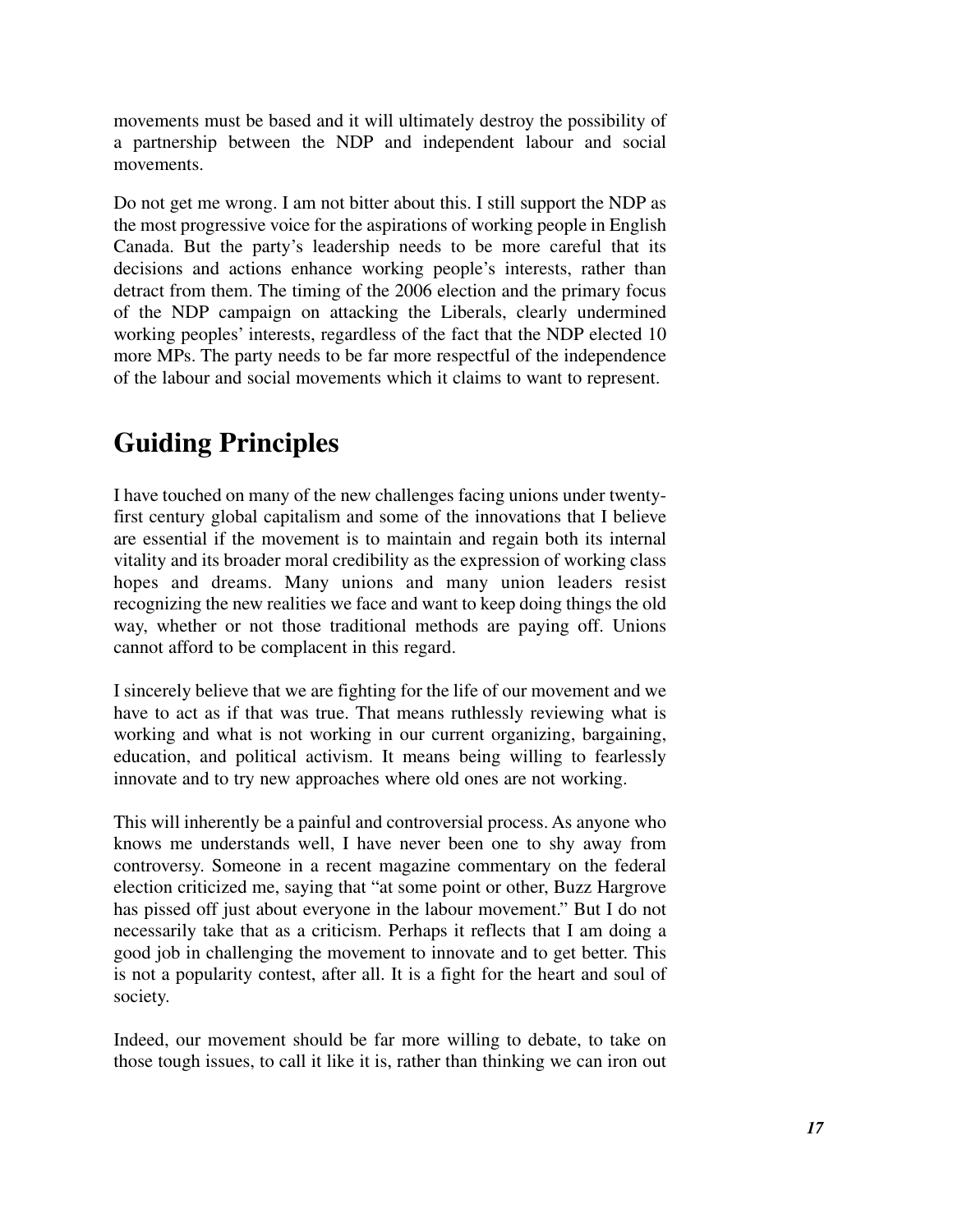our differences under some blanket of phoney consensus. Meanwhile, the power of the labour movement continues to erode under our feet.

However, as we go through this process of reflection and innovation, there are also some things that *do not* change, some crucial guiding principles that ground us and that keep us anchored as we grapple to deal with the challenges of the neo-liberal grand plan.

One of those principles must be our commitment to *democratic unionism*. I always believe that the workers know best. Our movement must be rooted in democratic forums, where the mind-set of average rank-and-file working people reigns supreme. This is not to say we do not want to lead our members. Surely, we must. But we must remain grounded in their beliefs and aspirations and a thoroughly democratic structure is the way to do that.

The CAW's emphasis on democratic participation is the most important factor explaining our success. Our CAW Council meets three times a year, bringing up to 1,000 elected rank-and-file delegates together to hear what is happening and decide where we are going. Anyone who heard our magnificent debate over election strategy at our December Council meeting knows that we have a democracy at work in our union that both inspires us and makes us powerful.

Another bedrock for our movement must be the principle of *social unionism*, the idea that the labour movement's moral credibility rests on our claim to speak for all working people, not just our dues-paying members. This motivates our efforts to organize new members. It motivates our participation in politics and it motivates the policies and proposals we advance between elections.

We have to position ourselves as a social movement, not a vested interest, to retain that moral credibility. When we develop and express our positions and proposals, it must be in a manner that promotes the well-being of the whole working-class.

Finally, our faith in the value of *collective action* will also continue to guide us. In the CAW, we say that you do not win every fight you undertake but if you do not fight, you will not win a thing. Whatever the situation we are in, we must show that collective action can incrementally and concretely, improve the outcome for workers relative to what would have occurred without that collective action. Collective action can take infinite forms, from a good old-fashioned strike (such as we are currently involved in at Sterling Trucks in London) to all kinds of other actions in the workplace or in the community.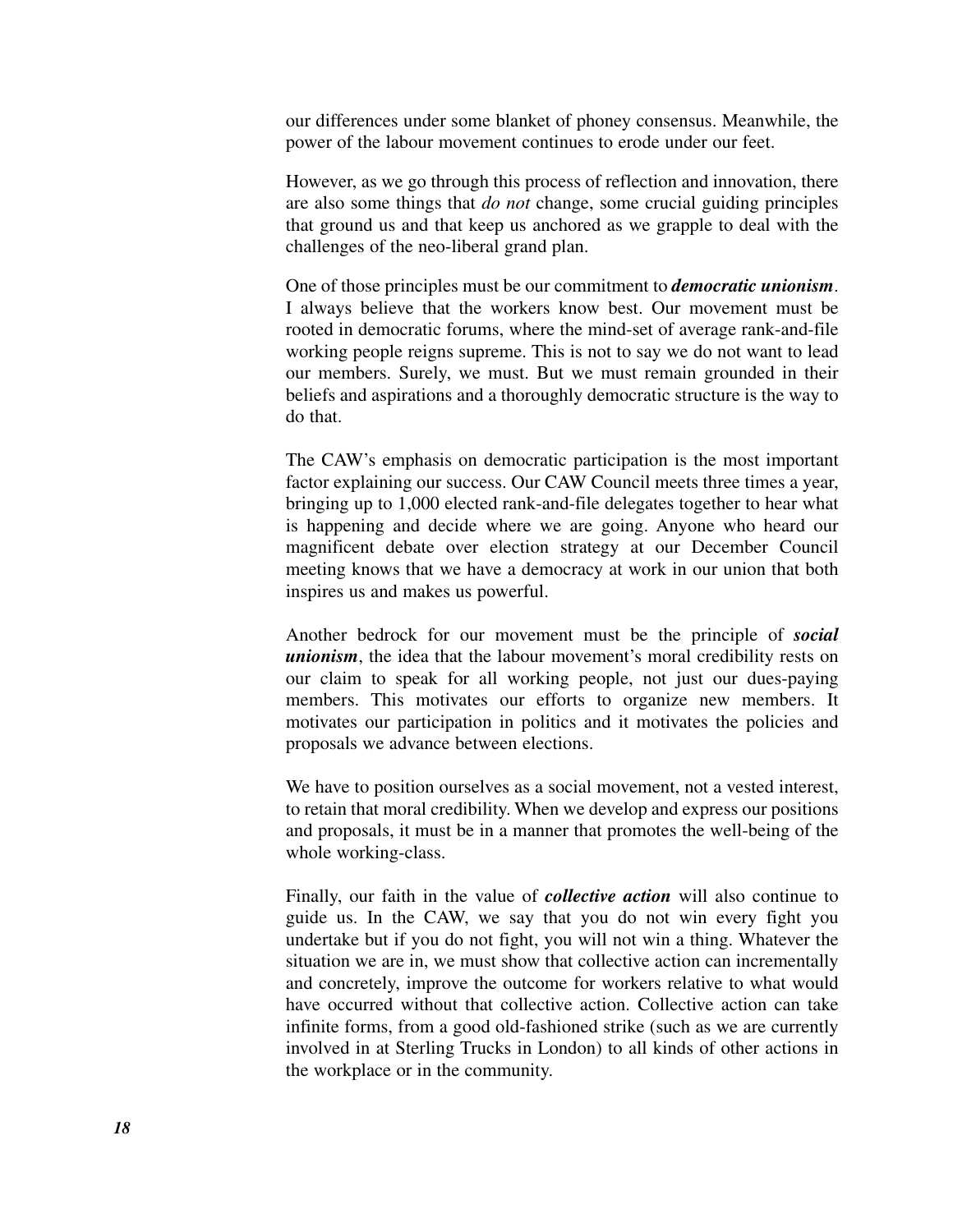The ultimate lesson is that, whatever the challenge thrown at us in this brave new corporate-dominated world, unions will have a reason for existence so long as we are organizing and mobilizing masses of working people and their families to fight for a better outcome. As long as we are doing that, then I am confident that fighting back will, indeed, make a difference.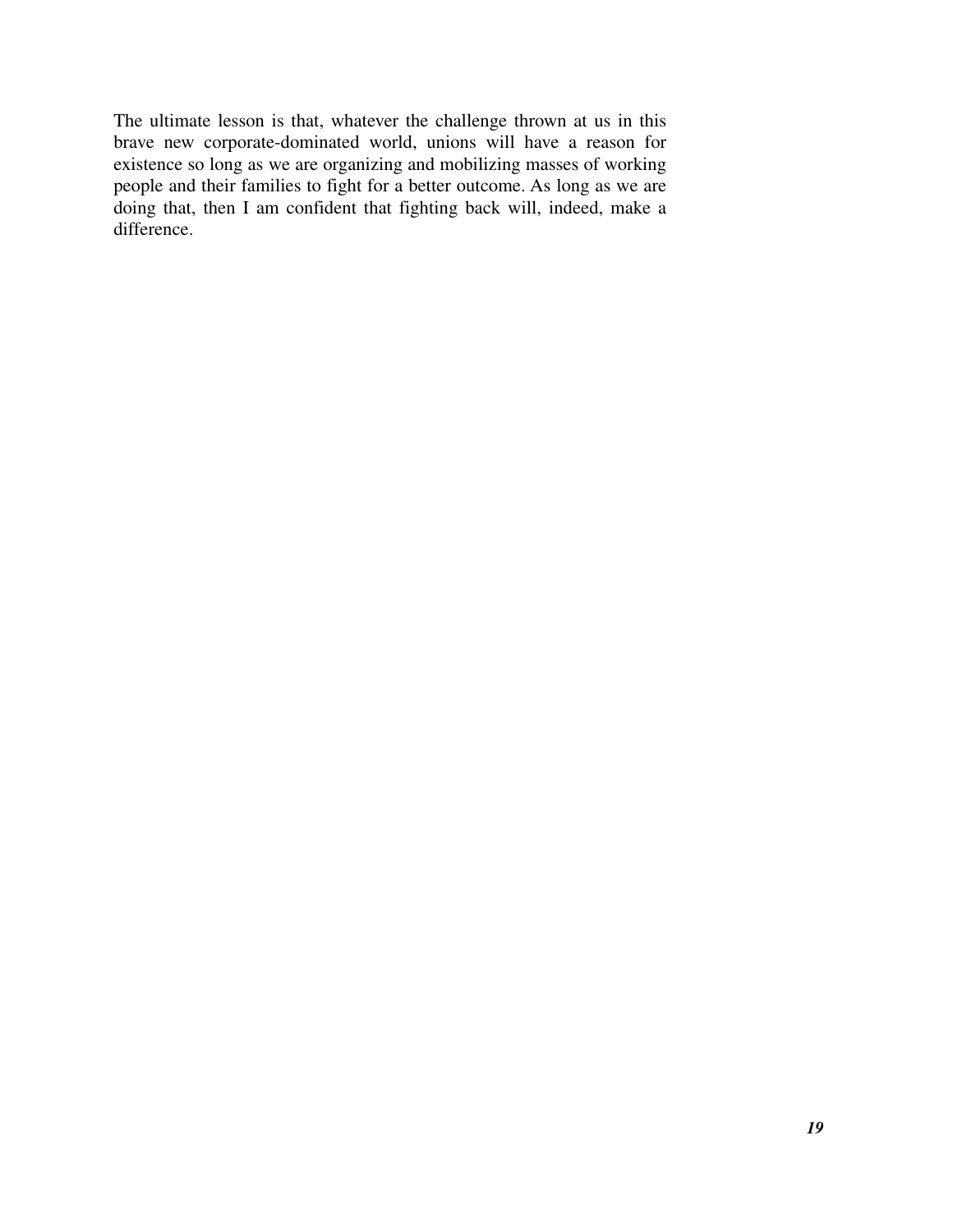# **Sources**

Brooks, Neil. 2006. 'Exploding the myths about taxes: I don't object to paying taxes and neither should you'. *CCPA Monitor* 12 (9): 7.

CAW. 2005. CAW 20th Anniversary Collective Bargaining Convention. (http://www.caw.ca/whatwedo/bargaining/cbpac/pdf/Chapter4.pdf)

Kumar, Pradeep and Christopher Schenk. 2006. *Paths to union renewal: Canadian experiences*. Peterborough, ON: Broadview Press.

Kumar, Pradeep and Gregor Murray. 2006. 'Innovations in Canadian unions: Patterns, causes and consequences', in P. Kumar and C. Schenk, eds, *Paths to union renewal: Canadian experiences.* Peterborough, ON: Broadview Press, pp. 79-102.

Kumar, Pradeep and Gregor Murray. 2002. Innovation and change in labour organizations in Canada: Results of the National 2000-2001 HRDC Survey. December.

(http://www.hrsdc.gc.ca/asp/gateway.asp?hr=en/lp/wid/ics/01\_innovation\_change\_2000- 2001 survey a.shtml&hs=wyi).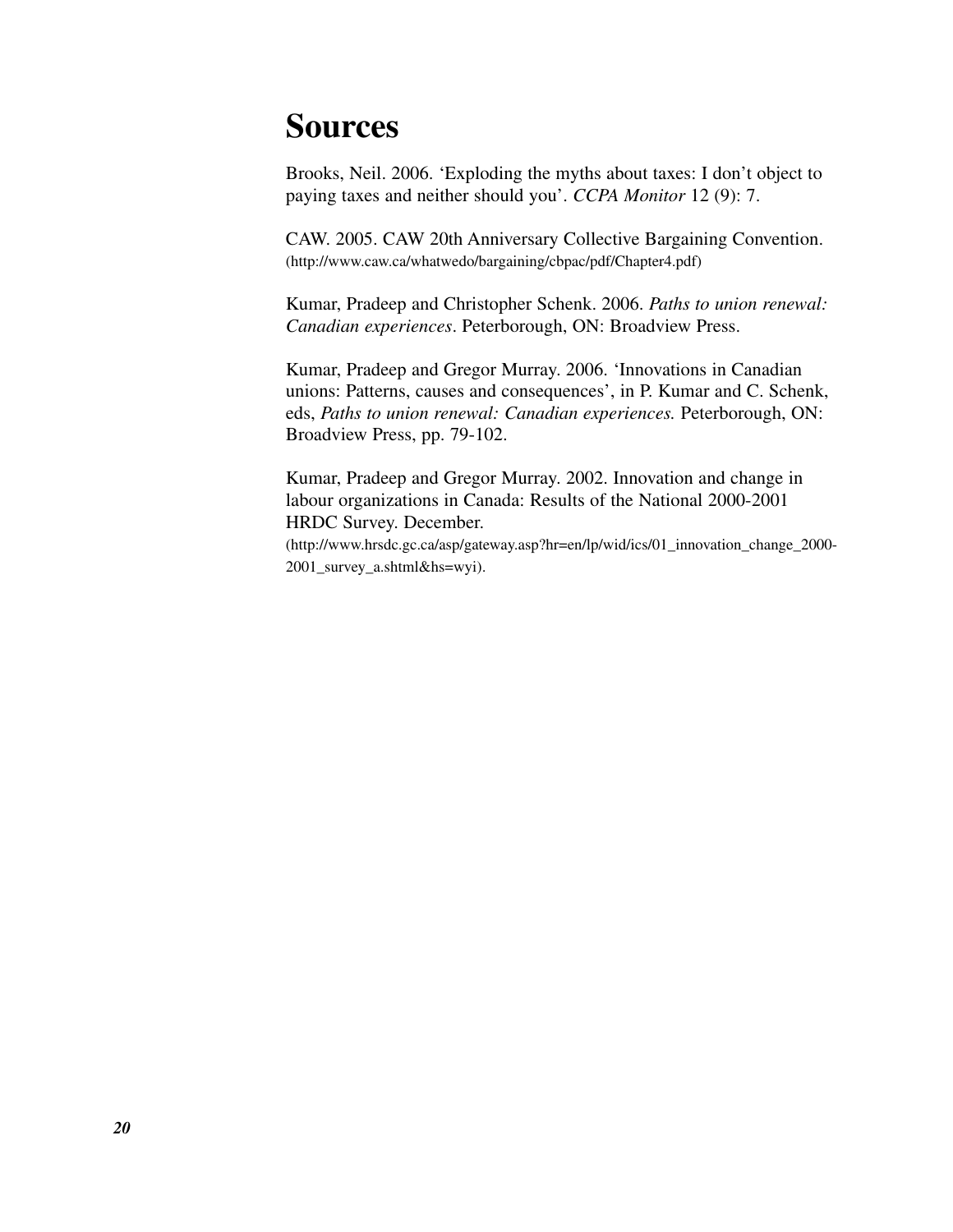## **Don Wood Visiting Lectureship in Industrial Relations, 1987-2006**

|             | 1987 John Dunlop<br>Harvard University<br>Industrial relations: Old and new                                                                             |
|-------------|---------------------------------------------------------------------------------------------------------------------------------------------------------|
|             | 1989 John Sexton<br>Université Laval<br>Are Quebec labour relations so different?                                                                       |
|             | 1990 John Fryer<br>National Union of Provincial Government Employees (NUPGE)<br>The Canadian labour movement in the 1990s: Challenges and opportunities |
|             | 1991 Thomas Kochan<br>Massachusetts Institute of Technology<br>Innovations in industrial relations and human resources: Prospects for diffusion         |
|             | 1992 Nancy Adler<br>McGill University<br>Human resource management in the global economy                                                                |
|             | 1993 Lee Dyer<br>Cornell University<br>Human resources as a source of competitive advantage                                                             |
|             | 1995 Robert M. McKersie<br>Massachusetts Institute of Technology<br>Labour-management partnerships: Promise and challenge                               |
|             | 1996 Harry Arthurs<br>York University<br>The new economy: The demise of industrial citizenship                                                          |
|             | 1998 Paula Voos<br><b>Rutgers University</b><br>Changing labour markets: Implications for industrial relations                                          |
| 1999        | John Crispo<br>University of Toronto<br>Looking backward and forward: Can industrial relations stand the test of time?                                  |
| <b>2001</b> | Francine Blau<br><b>Cornell University</b><br>The gender gap: Going, going  but not gone                                                                |
| <b>2003</b> | Leo W. Gerard<br>United Steelworkers of America<br>Globalization and North American integration: Implications for the union movement                    |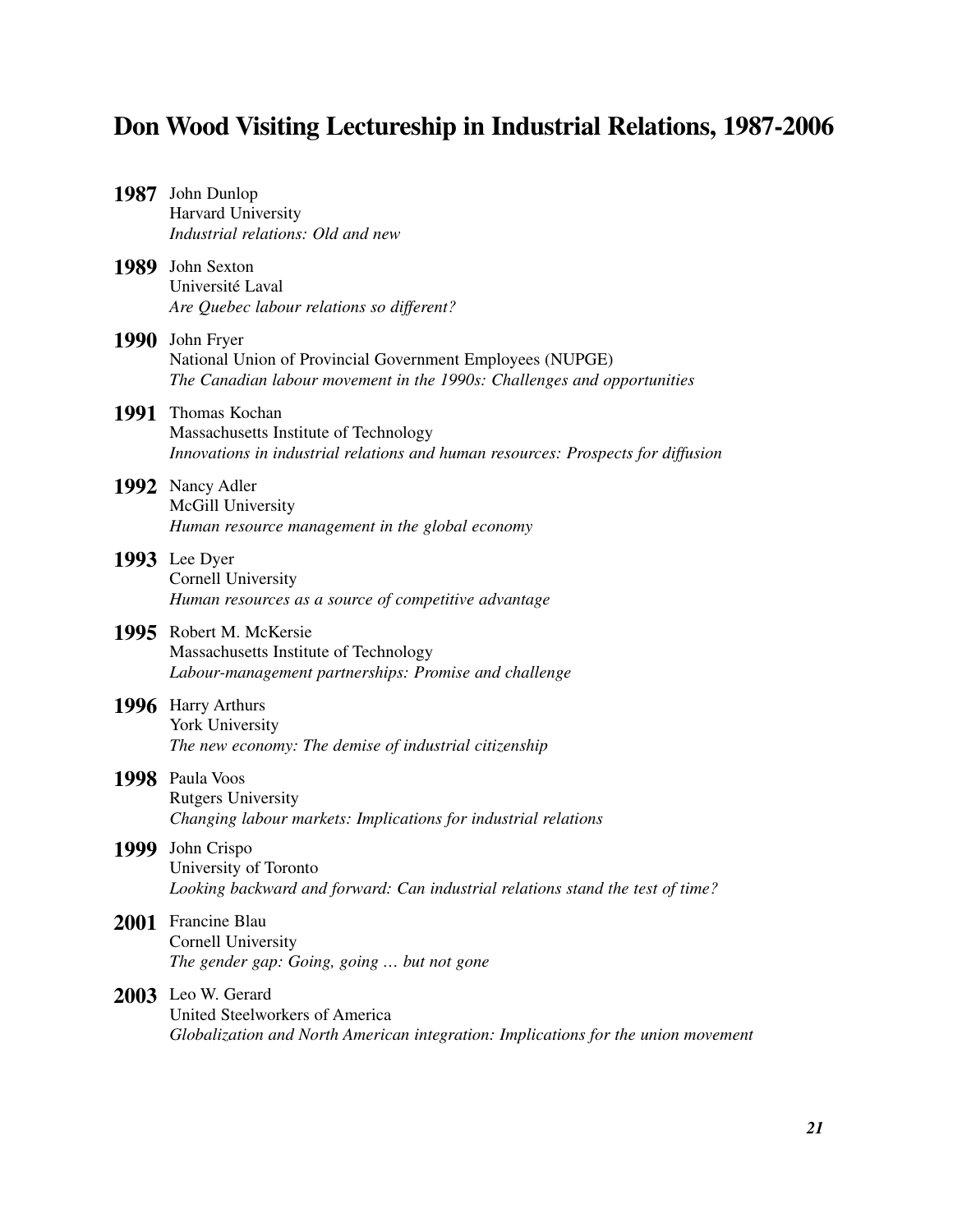#### **2004** Linda Duxbury

Carleton University *Dealing with work-life issues in the workplace: Standing still is not an option*

#### **2006 Spring**

Buzz Hargrove CAW-TCA Canada *The state of the union movement in Canada: The challenges we face and the innovations we must undertake.*